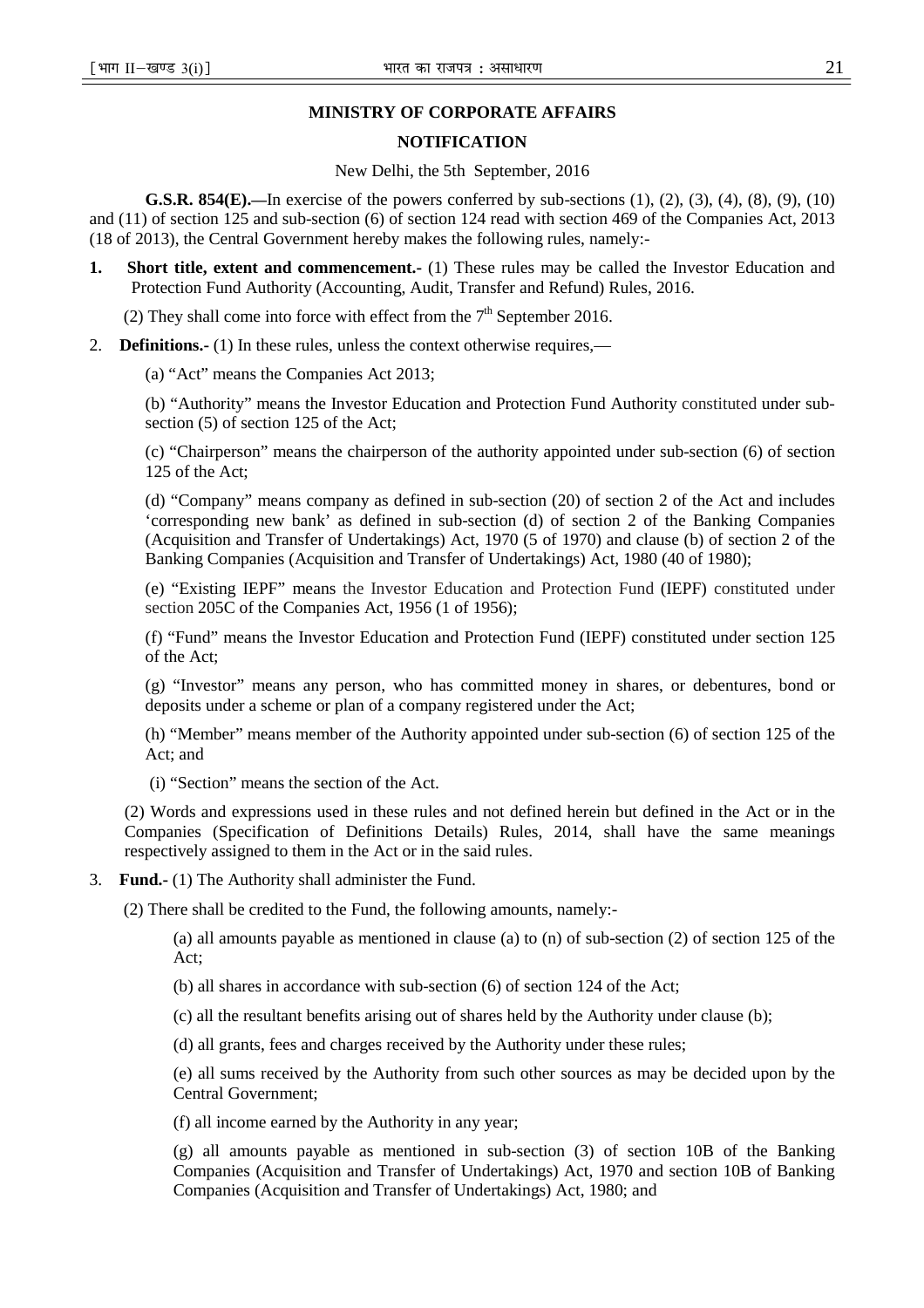(h) all other sums of money collected by the Authority as envisaged in the Act.

(3) In case of term deposits and debentures of companies, due unpaid or unclaimed interest shall be transferred to the Fund along with the transfer of the matured amount of such term deposits and debentures.

(4) (a) All the money, which accrue under sub section (2) [except clause (g)] of section 125 of the Act shall be deposited in the Consolidated Fund of India under the Major Head '0075- Miscellaneous General Services – 104 - Unclaimed and Unpaid dividends, deposits and debentures etc.'. Such sums along with amount deposited under section 205C of the Companies Act, 1956 shall be transferred to the Fund in the non-interest bearing Public Account after taking due approval of Parliament through Appropriation Act. This non-interest bearing Public Account shall be termed as IEPF Fund and shall be utilised for the purposes provided under sub-section (3) of section 125 of the Act.

(b) (i) All amounts remitted by the companies shall initially be accounted for under the following heads of Accounts:-

Major Head 0075 – Miscellaneous General Services

Minor Head 104 **-** Unpaid dividend of Companies.

(ii) Grants and donations given to the Fund by the State Governments, Companies or any other institutions for the purpose of the Fund as also the interest or other income received out of the Investments made from the Fund shall be credited to a separate sub-head under "800 – Other Receipts" below the MH 0075 – Misc. General Services.

(iii) Amount booked under the above receipt head shall be transferred to the Fund account under Major Head '8235 – General and other Reserve Fund – 116 – IE & PF' by the PAO, Ministry of Corporate Affairs after making suitable budget provision under Major Head '3451 – Secretariat Economic Services 797 – Transfer to Reserve Fund Deposit Account – Transfer to Investor's Education and Protection Fund'. In case the amounts of receipts in a year is more than the budget provision made under Major Head 3451 transfer to the Fund, the difference shall be transferred to the Fund in subsequent year, after obtaining approval of the Budget Division of Department of Economic Affairs and after making adequate budget provision in the relevant year.

(iv) Budget provision in connection with the activities to be financed from the Fund shall be made under Major Head 3451 – Secretariat Economic Services 090 Secretariat – Investor's Education and Protection Fund. Actual expenditure under the head shall be recouped from the Fund and the amount so recouped shall be accounted for under the Major Head '3451' as Deduct entry below Minor Head '902 – Deduct – amount met from Investor's Education and Protection Fund' with contra debit to Major Head – '8235 – General and Other Reserve Funds -116 – Investor's Education and Protection Fund'.

4. **Accounts and audit.-** (1) The Authority shall maintain proper accounts and other relevant records as given in Schedule to these rules and prepare an annual statement of accounts in such form as may be specified by the Central Government in consultation with the Comptroller and Auditor-General of India.

 (2) The accounts of the Authority shall be audited annually by the Internal Audit Party of the office of Chief Controller of Accounts and Comptroller and Auditor-General of India at such intervals and any expenditure incurred in connection with such audit shall be payable by the Authority to the Comptroller and Auditor-General of India.

(3) The Comptroller and Auditor-General of India or any other person appointed by him in connection with the audit of the accounts of the Authority shall have the same rights and privileges and authority in connection with such audit as the Comptroller and Auditor-General generally has in connection with the audit of the Government accounts and, in particular, shall have the right to demand the production of books, accounts, connected vouchers and other documents and papers and to inspect any of the offices of the Authority.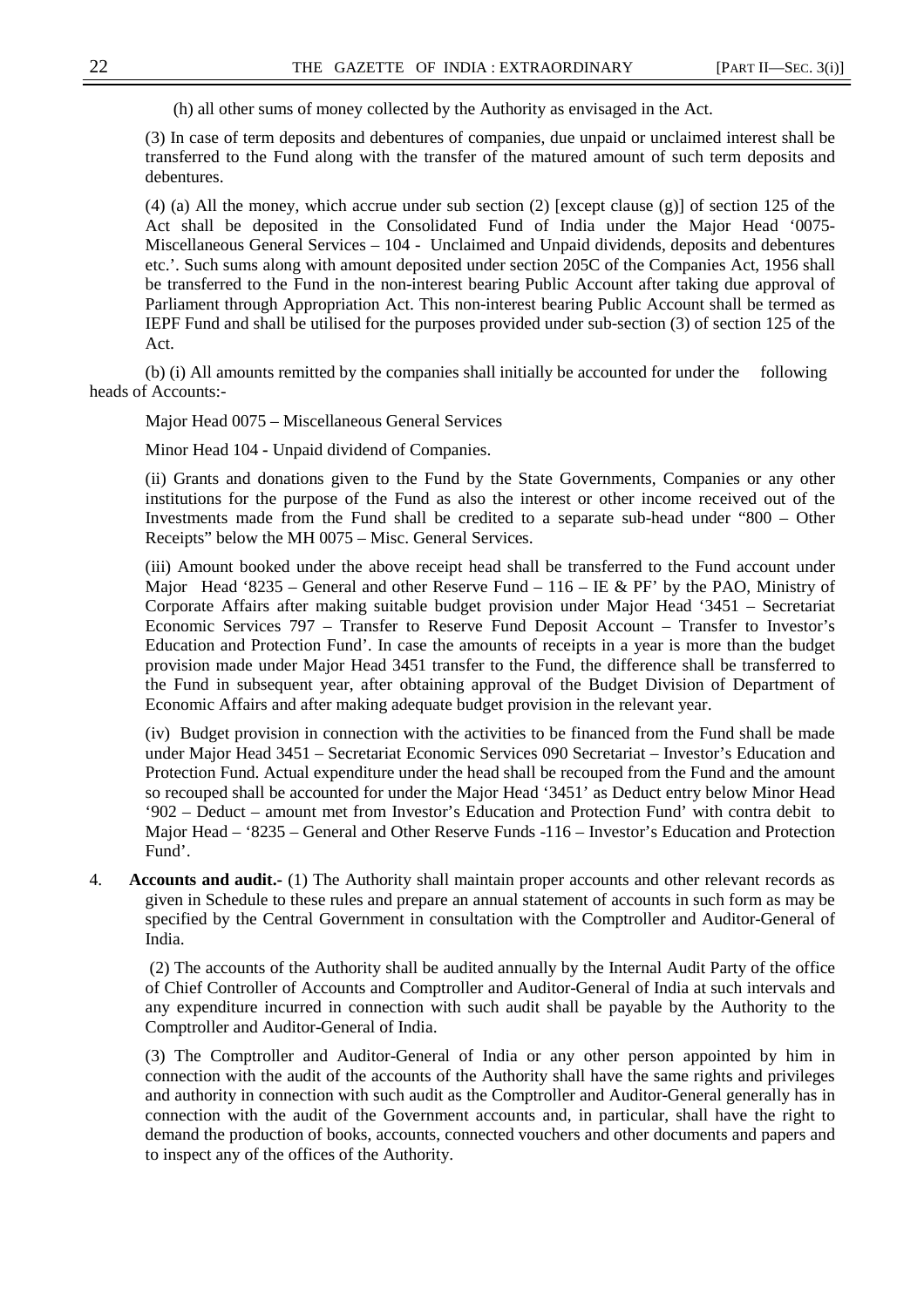(4) The accounts of the Authority as certified by the Comptroller and Auditor-General of India or any other person appointed by him in this behalf together with the audit report thereon shall be forwarded annually to the Central Government and that Government shall cause the same to be laid before each House of Parliament.

5. **Statement to be furnished to the Fund.-** (1) Any amount required to be credited by the companies to the Fund as provided under clause (a) to (n) of sub-section (2) of section 125 of the Act shall be remitted into the specified branches of Punjab National Bank, which is the accredited Bank of the Pay and Accounts Office, Ministry of Corporate Affairs and other authorised banks engaged by the MCA-21 system, within a period of thirty days of such amounts becoming due to be credited to the Fund.

(2) The amount shall be tendered by the companies along with challan (in triplicate) to the specified Bank Branches of Punjab National Bank and other authorised banks under MCA-21 system who will return two copies of the challan, duly stamped in token of having received the amount, to the Company. The third copy of the challan will be forwarded along with the daily credit scroll by the receiving branch to its Focal Point Branch of the Bank for onward transmission to the Pay and Accounts Office, Ministry of Corporate Affairs.

(3) Every company shall file with the concerned Authority one copy of the challan referred to in sub-rule (2) indicating the deposit of the amount to the Fund and shall fill in the full particulars of the amount tendered, including the head of account to which it has been credited.

 (4) The company shall, along with the copy of the challan as required under sub-rule (3), furnish a Statement in Form No. IEPF 1 containing details of such transfer to the Authority within thirty days of submission of challan.

 (5) The amount may also be remitted by Electronic Fund Transfer in such manner, as may be specified by the Central Government.

- (6) (a) On receipt of the statement, the Authority shall enter the details of such receipt in a Register maintained physically or electronically by it in respect of each company every year, and reconcile the amount so remitted and collected, with the concerned designated bank on monthly basis.
- (b) Each designated bank shall furnish an abstract of such receipts during the month to the Authority within seven days after the close of every month.

 (c) The company shall maintain record consisting of name, last known address, amount, folio number or client ID, certificate number, beneficiary details etc. of the persons in respect of whom unpaid or unclaimed amount has remained unpaid or unclaimed for a period of seven years and has been transferred to the Fund and the Authority shall have the powers to inspect such records.

(7) The provisions of this rule shall be applicable *mutatis mutandis* in respect of the amounts to be credited to the Fund in pursuance of clauses (h) to (m) of sub-section (2) of section 125.

(8) Every company shall within a period of ninety days after the holding of Annual General Meeting or the date on which it should have been held as per the provisions of section 96 of the Act and every year thereafter till completion of the seven years period, identify the unclaimed amounts, as referred in sub-section 2 of section 125 of the Act, as on the date of holding of Annual General Meeting or the date on which it should have been held as per the provisions of section 96 of the Act, separately furnish and upload on its own website and also on website of Authority or any other website as may be specified by the Government, a statement or information through Form No. IEPF 2, separately for each year, containing following information, namely:-

- (a) the names and last known addresses of the persons entitled to receive the sum;
- (b)the nature of amount;
- (c) the amount to which each person is entitled;
- (d)the due date for transfer into the Investor Education and Protection Fund; and
- (e) such other information as may be considered relevant for the purposes.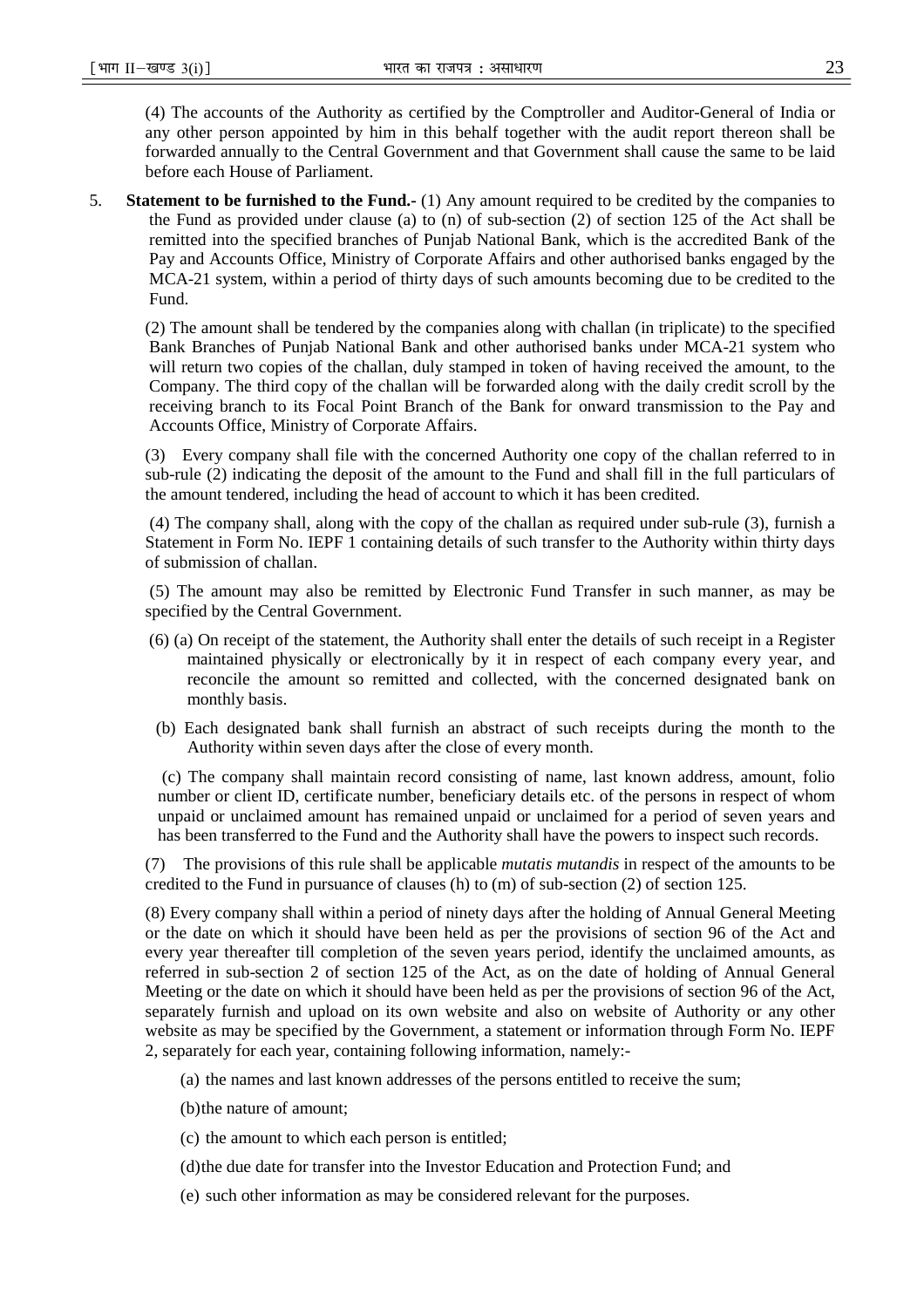6. **Manner of transfer of shares under sub-section (6) of section 124 to the Fund.-** (1) The shares shall be credited to an IEPF suspense account (on the name of the company) with one of the depository participants as may be identified by the Authority within a period of thirty days of such shares becoming due to be transferred to the Fund:

Provided that, in case the beneficial owner has encashed any dividend warrant during the last seven years, such shares shall not be required to be transferred to the Fund even though some dividend warrants may not have been encashed.

(2) For the purposes of effecting transfer of such shares, the Board shall authorise the Company Secretary or any other person to sign the necessary documents.

- (3) The company shall follow the following procedure, namely:-
	- (a) The company shall inform at the latest available address, the shareholder concerned regarding transfer of shares three months before the due date of transfer of shares and also simultaneously publish a notice in the leading newspaper in English and regional language having wide circulation, and on their website giving details of such shareholders and shares due for transfer:

Provided that in cases, where the seven years as provided under sub-section (5) of section 124 have been completed or are being completed within three months from the date of coming into force of these rules, the company shall initiate the aforesaid procedure immediately and transfer the shares on completion of three months;

(b) In case, where there is a specific order of Court or Tribunal or statutory Authority restraining any transfer of such shares and payment of dividend, the company shall not transfer such shares to the Fund:

 Provided that the company shall furnish details of such shares and unpaid dividend to the Authority in Form No. IEPF 3 within thirty days from the end of financial year;

(c) For the purposes of effecting the transfer where the shares are dealt with in a depository,-

(i) the Company Secretary or the person authorised by the Board shall sign on behalf of such shareholders, the delivery instruction slips of the depository participants where the shareholders had their accounts for transfer in favour of IEPF suspense account (name of the company);

(ii) on receipt of the delivery instruction slips, the depository shall effect the transfer of shares in favour of the Fund in its records.

(d) For the purposes of effecting the transfer where the shares are held in physical form,-

(i) the Company Secretary or the person authorised by the Board shall make an application, on behalf of the concerned shareholders, to the company, for issue of duplicate share certificates;

(ii) on receipt of the application under clause (a), a duplicate certificate for each such shareholder shall be issued and it shall be stated on the face of it and be recorded in the register maintained for the purpose, that the duplicate certificate is "Issued in lieu of share certificate No..... for purpose of transfer to IEPF" and the word "duplicate" shall be stamped or punched in bold letters across the face of the share certificate;

(iii) particulars of every share certificate issued as above shall be entered forthwith in a register of renewed and duplicate share certificates maintained in Form No. SH 2 as specified in the Companies (Share Capital and Debentures) Rules, 2014;

(iv) after issue of duplicate share certificates, the Company Secretary or the person authorised by the Board, shall sign the necessary Form No. SH 4 i.e., securities transfer Form as specified in the Companies (Share Capital and Debentures) Rules, 2014, for transferring the shares in favour of the Fund;

(v) on receipt of the duly filled transfer forms along with the duplicate share certificates, the Board or its Committee shall approve the transfer and thereafter the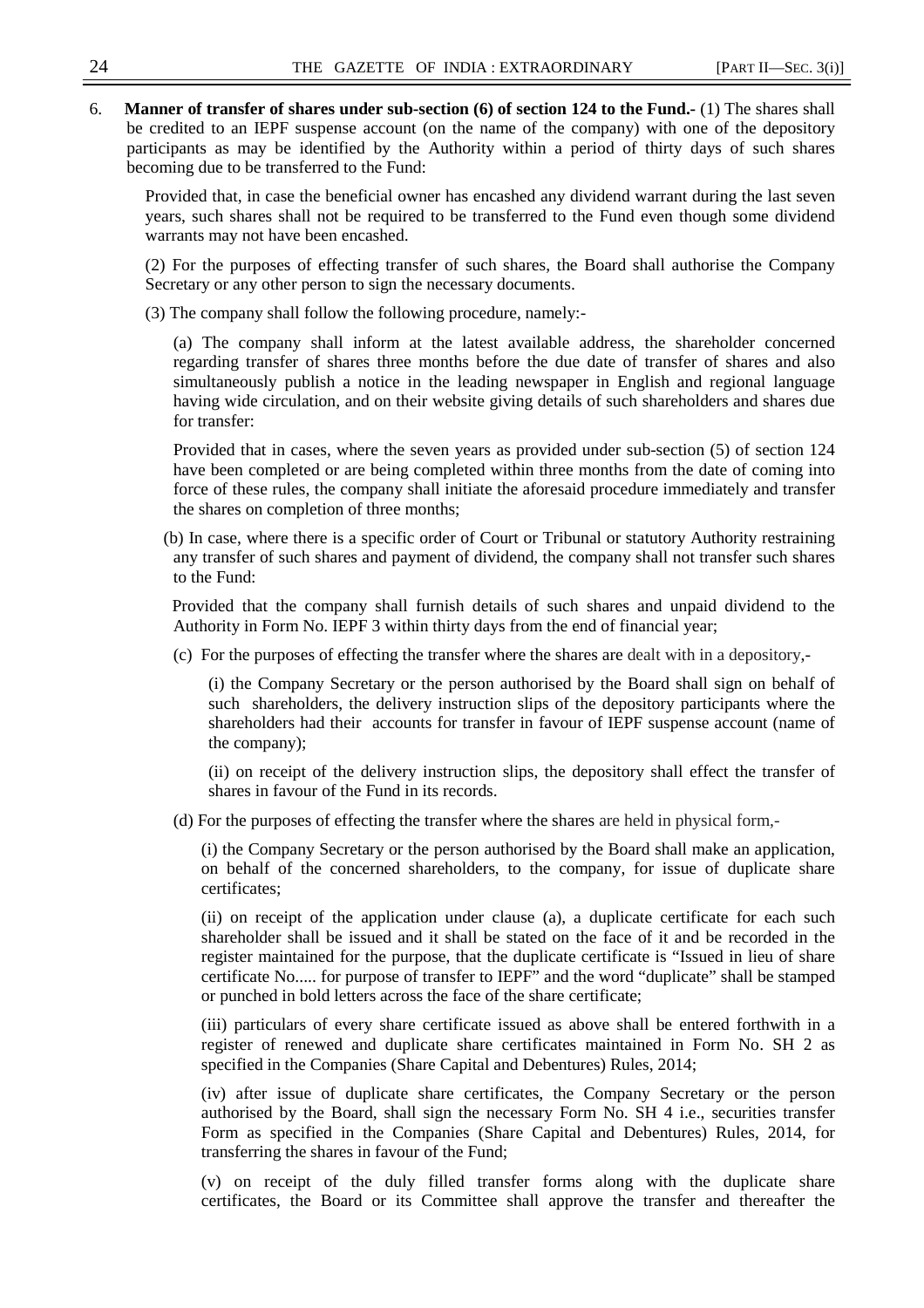transfer of shares shall be effected in favour of the Fund in the records of the company.

(4) The company or depository, as the case may be, shall preserve copies of the depository instruction slips, transfer deeds and duplicate certificates for its records*.* 

(5) While effecting such transfer, the company shall send a statement to the Fund in Form No. IEPF 4 containing details of such transfer.

(6) The voting rights on shares transferred to the Fund shall remain frozen until the rightful owner claims the shares:

Provided that for the purpose of the Securities and Exchange Board of India (Substantial Acquisition of Shares and Takeovers) Regulations, 2011, the shares which have been transferred to the Authority shall not be excluded while calculating the total voting rights.

(7) Once the physical shares are transferred in the name of the Authority, the Authority shall dematerialise these shares and it shall keep only those shares in physical form, where dematerialisation of shares is not possible.

(8) The Authority shall maintain IEPF suspense account (name of the company) with depository participant on behalf of the shareholders who are entitled for the shares and all benefits accruing on such shares e.g. bonus shares, split, consolidation, fraction shares etc. except right issue shall also be credited to such IEPF suspense account (name of the company).

(9) The shares held in such IEPF suspense account shall not be transferred or dealt with in any manner whatsoever except for the purposes of transferring the shares back to the claimant as and when he approaches the Authority or in accordance with sub-rule (10) and (11).

(10) If the company is getting delisted, the Authority shall surrender shares on behalf of the shareholders in accordance with the Securities and Exchange Board of India (Delisting of Equity Shares) Regulations, 2009 and the proceeds realised shall be credited to the Fund and a separate ledger account shall be maintained for such proceeds.

(11) In case the company whose shares or securities are held by the Authority is being wound up, the Authority may surrender the securities to receive the amount entitled on behalf of the security holder and credit the amount to the Fund and a separate ledger account shall be maintained for such proceeds.

(12) Any further dividend received on such shares shall be credited to the Fund and a separate ledger account shall be maintained for such proceeds.

7. **Refunds to claimants from Fund. -** (1) Any person, whose shares, unclaimed dividend, matured deposits, matured debentures, application money due for refund, or interest thereon, sale proceeds of fractional shares, redemption proceeds of preference shares, etc. has been transferred to the Fund, may claim the shares under provision to sub-section (6) of section 124 or apply for refund, under clause (a) of sub-section (3) of section 125 or under proviso to sub-section (3) of section 125, as the case may be, to the Authority by making an application in Form IEPF 5 online available on website www.iepf.gov.in along with fee, as decided by the Authority from time to time in consultation with the Central Government, under his own signature.

 (2) The claimant shall after making an application online in Form IEPF-5 under rule (1), send the same duly signed by him along with, requisite documents as enumerated in Form IEPF-5 to the concerned company at its registered office for verification of his claim.

 (3) The company shall, within fifteen days of receipt of claim form, send a verification report to the Authority in the format specified by the Authority along with all documents submitted by the claimant.

(4) After verification of the entitlement of the claimant-

(a) to the amount claimed, the Authority and then Drawing and Disbursement Officer of the Authority shall present a bill to the Pay and Accounts Office for e- payment as per the guidelines.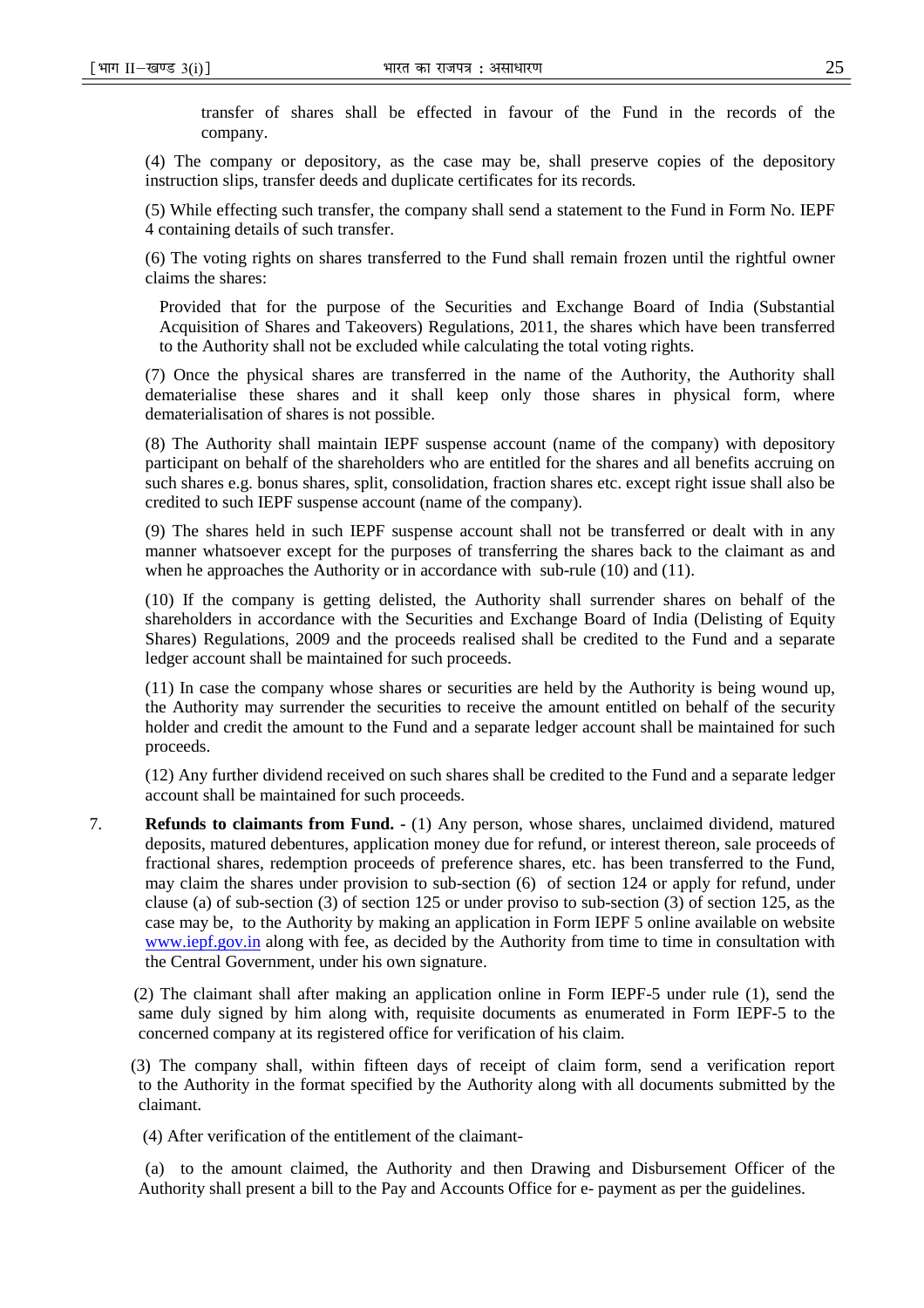(b) to the shares claimed, the Authority shall issue a refund sanction order with the approval of the Competent Authority and shall either credit the shares which are lying with depository participant in IEPF suspense account (name of the company) to the demat account of the claimant to the extent of the claimant's entitlement or in case of the physical certificates, if any, cancel the duplicate certificate and transfer the shares in favour of the claimant.

 (5) The Authority shall, in its records, cause a note to be made of all the payments made under subrule (4).

 (6) An application received for refund of any claim under this rule duly verified by the concerned company shall be disposed of by the Authority within sixty days from the date of receipt of the verification report from the company, complete in all respects and any delay beyond sixty days shall be recorded in writing specifying the reasons for the delay and the same shall be communicated to the claimant in writing or by electronic means.

(7) In cases, where the application is incomplete, a communication shall be sent to the claimant by the Authority detailing deficiencies of the application.

(8) In case, claimant is a legal heir or successor or administrator or nominee of the registered security holder, he has to ensure that the transmission process is completed by the company before filing any claim with the Authority.

(9) The claimant shall file only one consolidated claim in respect of a company in a financial year.

(10) The company shall be solely liable under all circumstances whatsoever to indemnity the IEPF Authority in case of any dispute or lawsuit that may be initiated due to any incongruity or inconsistency or disparity in the verification report or otherwise. The IEPF Authority shall not be liable to indemnity the security holder or Company for any liability arising out of any discrepancy in verification report submitted etc leading to any litigation or complaint arising thereof.

**8.** Power to direct payment of amount due to the Fund.  $\cdot$  (1) The company shall furnish a statement to the Authority in Form No. IEPF 6 within thirty days of end of financial year stating therein the amounts due to be transferred to the Fund in next financial year.

(2) The company shall also furnish a statement to the authority within thirty days of the closure of its accounts for the financial year stating therein the reasons of deviation, if any, of amounts detailed in sub-rule (1) above and actual amounts transferred to the Fund.

(3) Authority shall furnish a report to the Central Government within sixty days of end of financial year giving details of companies who have failed to transfer the due amount to the Fund.

(4) Authority shall also furnish a report to the Central Government by end of next financial year giving details of companies who have failed to file information referred to in sub-rule (8) of rule 5.

9. **Transfer of assets, liabilities, etc., of the existing IEPF to the Authority.-** On and from the date of establishment of the Authority,—

(a) any reference to the existing IEPF in any law other than these rules or in any contract or other instrument shall be deemed as a reference to the Authority;

(b) all properties and assets, movable and immovable, of, or belonging to, the existing IEPF, shall vest in the Authority;

(c) all rights and liabilities of the existing IEPF shall be transferred to, and be the rights and liabilities of the Authority;

(d) without prejudice to the provisions of clause (*c*), all debts, obligations and liabilities incurred, all contracts entered into and all matters and things engaged to be done by, with or for the existing IEPF immediately before that date, for or in connection with the purpose of the said existing IEPF shall be deemed to have been incurred, entered into, or engaged to be done by, with or for, the Authority;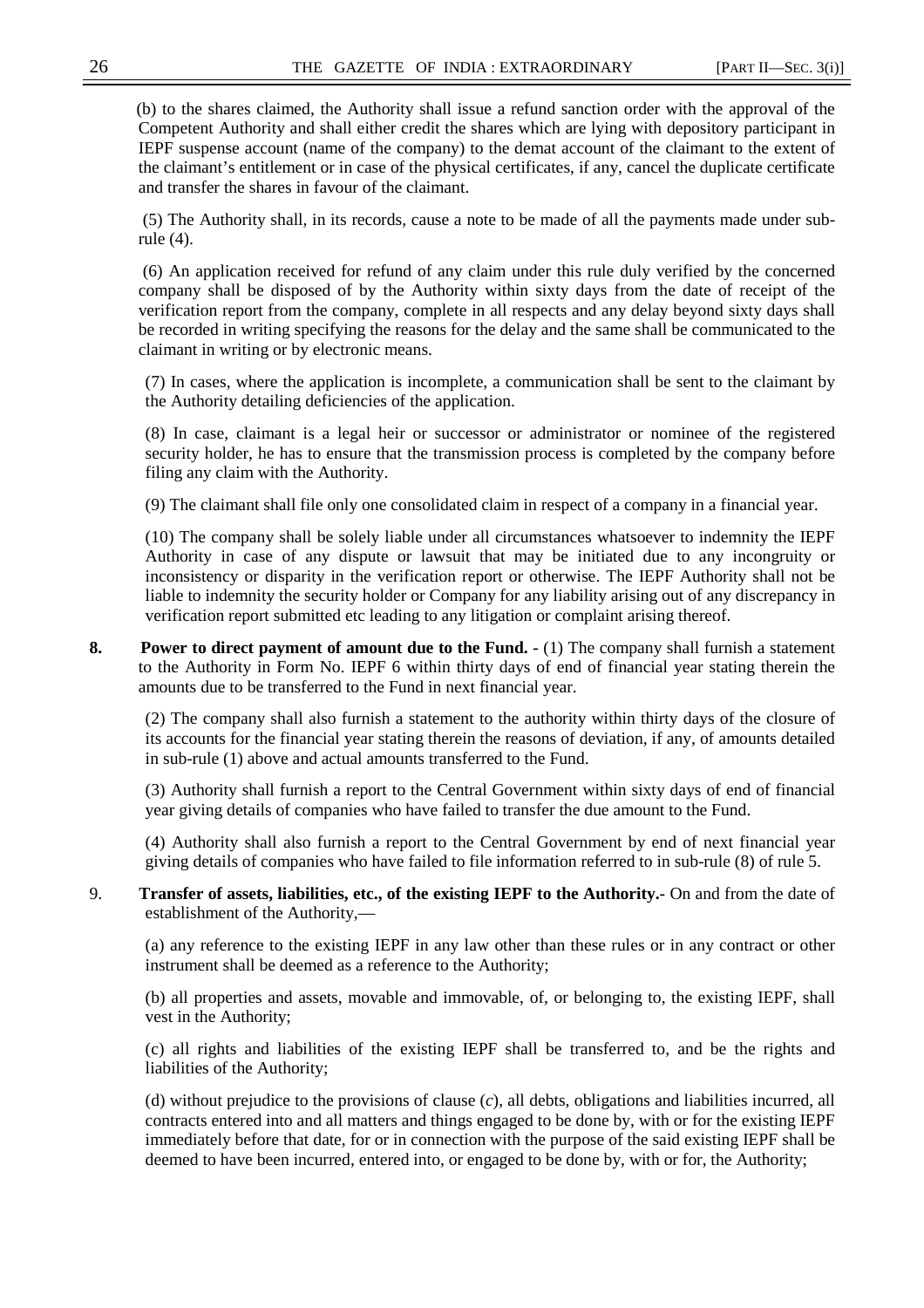(e) all sums of money due to the existing IEPF immediately before that date shall be deemed to be due to the Authority; and

(f) all suits and other legal proceedings instituted or which could have been instituted by or against the existing IEPF, immediately before that date may be continued or may be instituted by or against the Authority.

10. **Returns and reports.-** (1) The Authority shall furnish to the Central Government at such time and in such form and manner as may be specified or as the Central Government may direct, such returns and statements and such particulars with regard to its activity.

(2) Without prejudice to the provisions of sub-rule (1), the Authority shall, within one hundred and eighty days after the end of each financial year, submit to the Central Government a report in such form, as may be specified, giving a true and full account of its activities during the previous financial year.

- 11. **Protection of action taken in good faith.-** No suit, prosecution or other legal proceedings shall lie against the Central Government or Authority or any officer of the Central Government or any member, officer or other employee of the Authority for anything which is in good faith done or intended to be done under these rules.
- 12. **Repeal and savings.** (1) The Investor Education and Protection Fund (Awareness and Protection of Investors) Rules, 2001 and Investor Education and Protection Fund (Uploading of information regarding unpaid and unclaimed amounts lying with companies) Rules, 2012 are hereby repealed.

(2) Notwithstanding such repeal, anything done or any action taken or purported to have been done or taken under the rules repealed by sub-rule (1) shall, in so far as it is not inconsistent with the provisions of these rules, be deemed to have been done or taken under the corresponding provisions of these rules.

#### **SCHEDULE**

### **REGISTERS AND BOOKS OF ACCOUNT TO BE MAINTAINED BY THE AUTHORITY**

- (i) Register of Shares transferred under sub-section (6) of section 124
- (ii) Central Cash Book
- (iii) Company wise Ledger
- (iv) General Ledger
- (v) Cashier's Cash Book
- (vi) Bank Ledger
- (vii) Register of Assets
- (viii) Investment Register
- (ix) Claim Register
- (x) Refund Register
- (xi) Suspense Register
- (xii) Documents Register
- (xiii) Any other register or Book as decided by Authority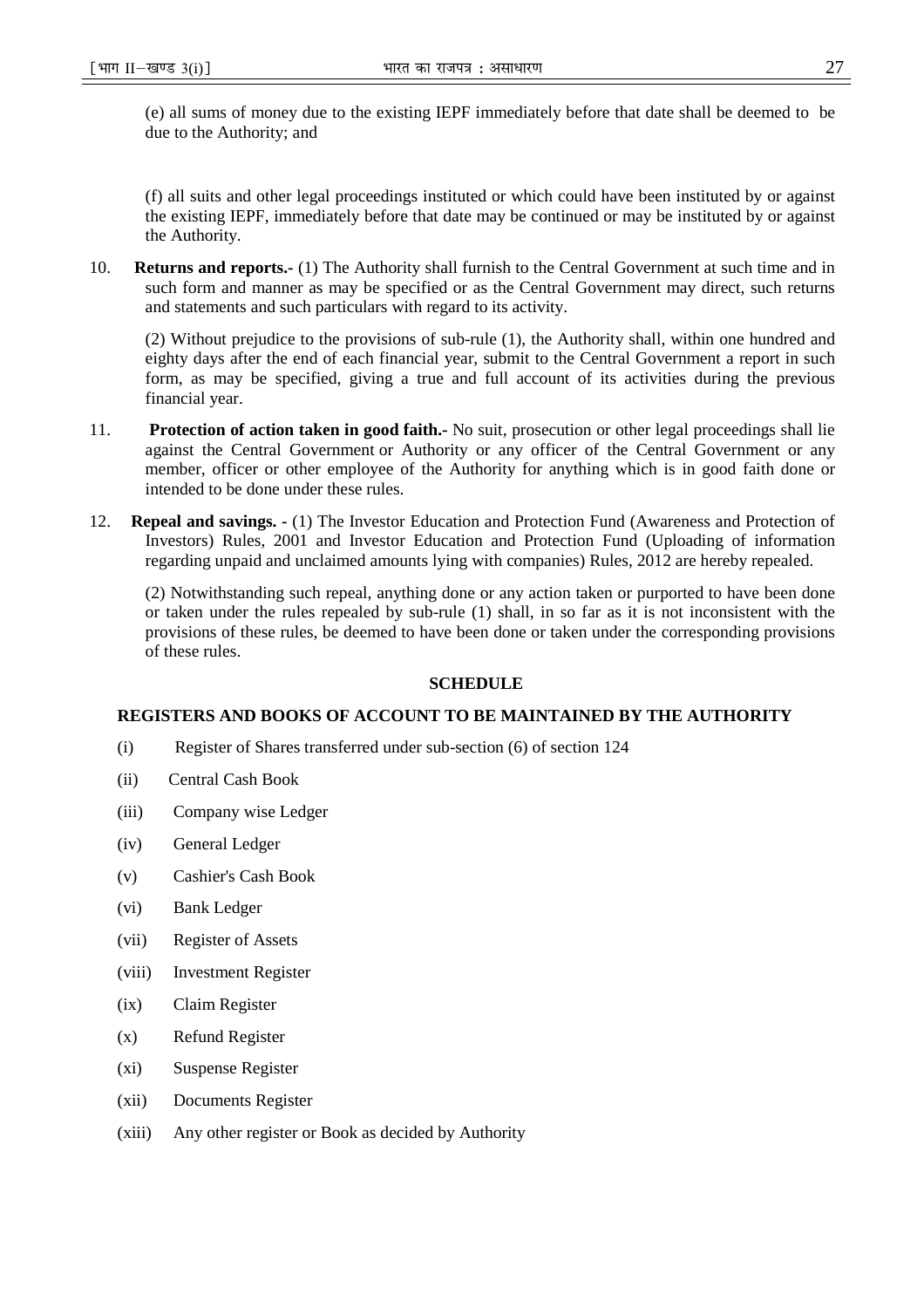|                                                                                                    | <b>FORM NO. IEPF-1</b><br>[Pursuant to rule $5(4)$ of the Investor<br><b>Education and Protection Fund Authority</b><br>(Accounting, Audit, Transfer and<br>Refund) Rules, 2016] | Fund           | Statement of amounts credited to<br><b>Investor Education and Protection</b> |  |  |  |  |
|----------------------------------------------------------------------------------------------------|----------------------------------------------------------------------------------------------------------------------------------------------------------------------------------|----------------|------------------------------------------------------------------------------|--|--|--|--|
|                                                                                                    | Form language o English o Hindi                                                                                                                                                  |                |                                                                              |  |  |  |  |
|                                                                                                    | Refer instruction kit for details.                                                                                                                                               |                |                                                                              |  |  |  |  |
|                                                                                                    | Note 1 - Please adhere to the 'Process for uploading Investor-wise details' as mentioned on the<br>Acknowledgment, to be generated upon upload of this eForm.                    |                |                                                                              |  |  |  |  |
| Note 2 – Please take a note that this form has to be filled only for one Financial Year at a time. |                                                                                                                                                                                  |                |                                                                              |  |  |  |  |
|                                                                                                    | Note - All fields marked in * are to be mandatorily filled.                                                                                                                      |                |                                                                              |  |  |  |  |
|                                                                                                    | 1.(a)*Corporate identity number (CIN) of company/                                                                                                                                |                | Pre fill                                                                     |  |  |  |  |
|                                                                                                    | Bank Corporate Identification number (BCIN)<br>(b) Global Location Number (GLN) of company                                                                                       |                |                                                                              |  |  |  |  |
|                                                                                                    | 2. (a) Name of the company/bank                                                                                                                                                  |                |                                                                              |  |  |  |  |
|                                                                                                    | (b) Address of registered office of the company/bank                                                                                                                             |                |                                                                              |  |  |  |  |
|                                                                                                    |                                                                                                                                                                                  |                |                                                                              |  |  |  |  |
|                                                                                                    |                                                                                                                                                                                  |                |                                                                              |  |  |  |  |
|                                                                                                    | (c) *email id of the company/bank                                                                                                                                                |                |                                                                              |  |  |  |  |
|                                                                                                    |                                                                                                                                                                                  |                |                                                                              |  |  |  |  |
|                                                                                                    | 3. Service request number (SRN) in respect of payment made to the fund                                                                                                           | (DD/MM/YYYY)   | Pre-fill                                                                     |  |  |  |  |
|                                                                                                    | 4. Date of payment of amount to the fund<br>5. Amount credited to the fund<br>(in Rs.)                                                                                           |                |                                                                              |  |  |  |  |
| 6.                                                                                                 | Mode of payment<br>Challan payment (Cash, Cheque, Demand draft)                                                                                                                  | Online Payment |                                                                              |  |  |  |  |
|                                                                                                    | 7. *Details of the amount credited to the fund                                                                                                                                   |                |                                                                              |  |  |  |  |
| S.                                                                                                 | Particulars                                                                                                                                                                      | Amount         | which<br>by<br>Date                                                          |  |  |  |  |
| N <sub>o</sub>                                                                                     |                                                                                                                                                                                  | (in Rupees)    | amount should have                                                           |  |  |  |  |
|                                                                                                    |                                                                                                                                                                                  |                | been credited to the<br>fund                                                 |  |  |  |  |
|                                                                                                    | the unpaid<br>dividend accounts<br>Amount in                                                                                                                                     | of             |                                                                              |  |  |  |  |
| (a)                                                                                                | companies                                                                                                                                                                        |                |                                                                              |  |  |  |  |
| (b)                                                                                                | The application money received by companies for<br>allotment of any securities and due for refund                                                                                |                |                                                                              |  |  |  |  |
| (c)                                                                                                | Matured deposits with companies                                                                                                                                                  |                |                                                                              |  |  |  |  |
| (d)                                                                                                | Matured debentures with companies                                                                                                                                                |                |                                                                              |  |  |  |  |
| (e)                                                                                                | Interest accrued on the amounts referred to in clause<br>(b) to (d) above                                                                                                        |                |                                                                              |  |  |  |  |
|                                                                                                    | (i) Application money due for refund                                                                                                                                             |                |                                                                              |  |  |  |  |
|                                                                                                    | (ii) Matured deposits with companies                                                                                                                                             |                |                                                                              |  |  |  |  |
|                                                                                                    | (iii) Matured debentures with companies                                                                                                                                          |                |                                                                              |  |  |  |  |
| (f)                                                                                                | Sale proceeds of fractional shares arising out of                                                                                                                                |                |                                                                              |  |  |  |  |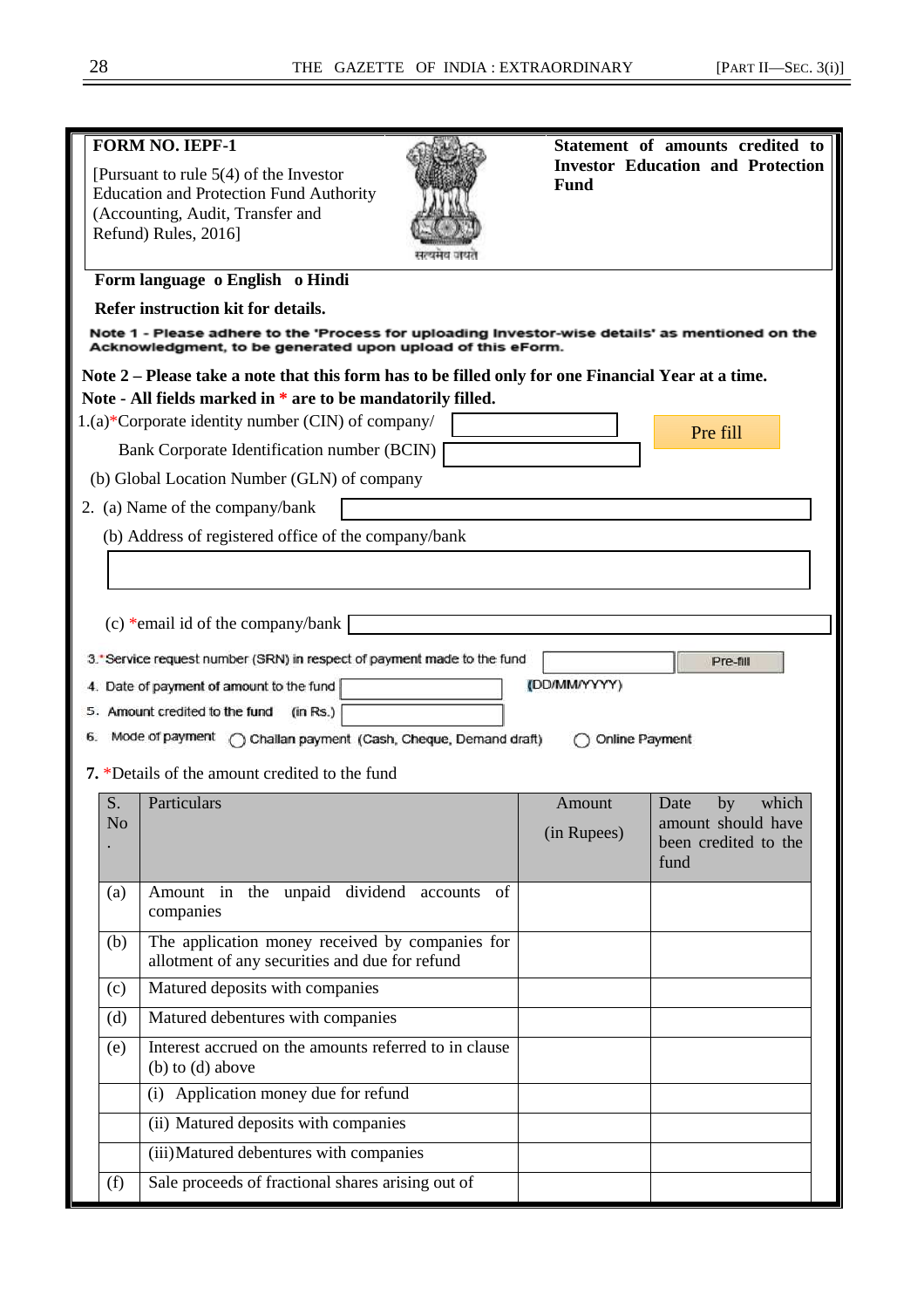|                                                                                                                                                                           |                                                                                                                     |                     | issuance of bonus shares, merger and                                                                       |                    |             |  |  |        |                                                                                                              |
|---------------------------------------------------------------------------------------------------------------------------------------------------------------------------|---------------------------------------------------------------------------------------------------------------------|---------------------|------------------------------------------------------------------------------------------------------------|--------------------|-------------|--|--|--------|--------------------------------------------------------------------------------------------------------------|
|                                                                                                                                                                           | amalgamation                                                                                                        |                     |                                                                                                            |                    |             |  |  |        |                                                                                                              |
| (g)                                                                                                                                                                       |                                                                                                                     |                     | Redemption amount of preference shares                                                                     |                    |             |  |  |        |                                                                                                              |
| (h)                                                                                                                                                                       |                                                                                                                     | Grants and donation |                                                                                                            |                    |             |  |  |        |                                                                                                              |
| (i)                                                                                                                                                                       | Others                                                                                                              |                     |                                                                                                            |                    |             |  |  |        |                                                                                                              |
|                                                                                                                                                                           | Total                                                                                                               |                     |                                                                                                            |                    |             |  |  |        |                                                                                                              |
|                                                                                                                                                                           |                                                                                                                     |                     | inancial Year to which the amount relates                                                                  |                    |             |  |  |        |                                                                                                              |
|                                                                                                                                                                           |                                                                                                                     |                     |                                                                                                            |                    |             |  |  |        |                                                                                                              |
|                                                                                                                                                                           | <b>Attachments</b><br><b>List of attachments</b><br>Attach<br>1. Optional attachments, if any.<br>Remove attachment |                     |                                                                                                            |                    |             |  |  |        |                                                                                                              |
|                                                                                                                                                                           |                                                                                                                     |                     |                                                                                                            | <b>Declaration</b> |             |  |  |        |                                                                                                              |
|                                                                                                                                                                           |                                                                                                                     |                     | I have been authorized by the Board of directors' resolution number*                                       |                    |             |  |  |        | Dated *                                                                                                      |
|                                                                                                                                                                           | (DD/MM/YYYY)                                                                                                        |                     |                                                                                                            |                    |             |  |  |        |                                                                                                              |
|                                                                                                                                                                           |                                                                                                                     |                     | to sign and submit this form.                                                                              |                    |             |  |  |        |                                                                                                              |
|                                                                                                                                                                           |                                                                                                                     |                     |                                                                                                            |                    |             |  |  |        | To the best of my knowledge and belief, I declare that all the requirements of Companies Act, 2013 and the   |
|                                                                                                                                                                           |                                                                                                                     |                     |                                                                                                            |                    |             |  |  |        | rules made thereunder in respect of the subject matter of this form and matters incidental thereto have been |
|                                                                                                                                                                           |                                                                                                                     |                     |                                                                                                            |                    |             |  |  |        | complied with. I also declare that all the information given herein above is true, correct and complete      |
|                                                                                                                                                                           | including the attachments to this form and nothing material has been suppressed.                                    |                     |                                                                                                            |                    |             |  |  |        |                                                                                                              |
|                                                                                                                                                                           |                                                                                                                     |                     |                                                                                                            |                    |             |  |  |        |                                                                                                              |
| <i>*To be digitally signed by</i>                                                                                                                                         |                                                                                                                     |                     | <b>DSC Box</b>                                                                                             |                    |             |  |  |        |                                                                                                              |
|                                                                                                                                                                           |                                                                                                                     |                     |                                                                                                            |                    |             |  |  |        |                                                                                                              |
|                                                                                                                                                                           |                                                                                                                     |                     |                                                                                                            |                    |             |  |  |        |                                                                                                              |
| *Designation                                                                                                                                                              |                                                                                                                     |                     |                                                                                                            |                    |             |  |  |        |                                                                                                              |
|                                                                                                                                                                           |                                                                                                                     |                     |                                                                                                            |                    |             |  |  |        |                                                                                                              |
|                                                                                                                                                                           |                                                                                                                     |                     | *DIN of the director; or PAN of the manager or CEO                                                         |                    |             |  |  |        |                                                                                                              |
|                                                                                                                                                                           |                                                                                                                     |                     | or CFO; or Membership number of the company                                                                |                    |             |  |  |        |                                                                                                              |
|                                                                                                                                                                           | secretary; or PAN of Authorized person of the bank                                                                  |                     |                                                                                                            |                    |             |  |  |        |                                                                                                              |
| Note: Attention is also drawn to provisions of Section 448 and section 449 of Companies Act, 2013<br>which provide for punishment for false statement and false evidence. |                                                                                                                     |                     |                                                                                                            |                    |             |  |  |        |                                                                                                              |
|                                                                                                                                                                           |                                                                                                                     |                     |                                                                                                            |                    |             |  |  | Submit |                                                                                                              |
|                                                                                                                                                                           | Modify                                                                                                              |                     | Check Form                                                                                                 |                    | Prescrutiny |  |  |        |                                                                                                              |
|                                                                                                                                                                           |                                                                                                                     |                     | This eform has been taken on file maintained by IEPF Authority through electronic mode and on the basis of |                    |             |  |  |        |                                                                                                              |
|                                                                                                                                                                           |                                                                                                                     |                     | statement of correctness given by the company.                                                             |                    |             |  |  |        |                                                                                                              |
|                                                                                                                                                                           |                                                                                                                     |                     |                                                                                                            |                    |             |  |  |        |                                                                                                              |
|                                                                                                                                                                           |                                                                                                                     |                     |                                                                                                            |                    |             |  |  |        |                                                                                                              |
|                                                                                                                                                                           |                                                                                                                     |                     |                                                                                                            |                    |             |  |  |        |                                                                                                              |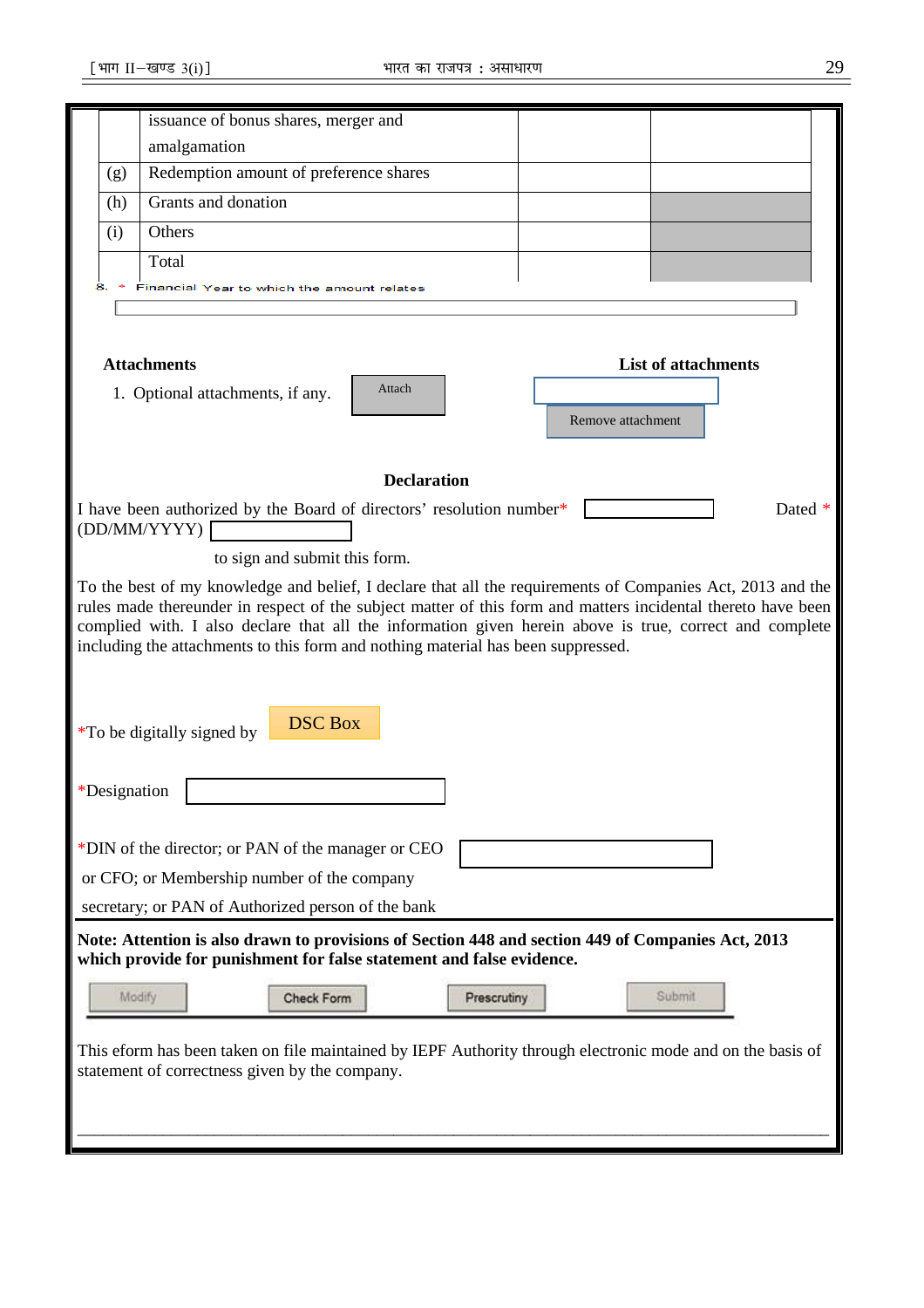| <b>FORM NO. IEPF-2</b>                                                                                                                                        |     | <b>Statement of unclaimed and unpaid</b> |              |
|---------------------------------------------------------------------------------------------------------------------------------------------------------------|-----|------------------------------------------|--------------|
| [Pursuant to rule $5(8)$ of the Investor                                                                                                                      |     | amounts                                  |              |
| Education and Protection Fund Authority                                                                                                                       |     |                                          |              |
| (Accounting, Audit, Transfer and Refund)<br>Rules, 2016]                                                                                                      |     |                                          |              |
|                                                                                                                                                               |     |                                          |              |
| Form language o English o Hindi                                                                                                                               |     |                                          |              |
| Refer instruction kit for details.                                                                                                                            |     |                                          |              |
| Note 1 - Please adhere to the 'Process for uploading Investor-wise details' as mentioned on the<br>Acknowledgment, to be generated upon upload of this eForm. |     |                                          |              |
| Note - All fields marked in * are to be mandatorily filled.                                                                                                   |     |                                          |              |
|                                                                                                                                                               |     |                                          |              |
| 1.(a)*Corporate identity number (CIN) of company/                                                                                                             |     |                                          | Pre fill     |
| Bank Corporate Identification number (BCIN)                                                                                                                   |     |                                          |              |
| (b) Global Location Number (GLN) of company                                                                                                                   |     |                                          |              |
| 2. (a) Name of the company/bank                                                                                                                               |     |                                          |              |
| (b) Address of registered office of the company/bank                                                                                                          |     |                                          |              |
|                                                                                                                                                               |     |                                          |              |
|                                                                                                                                                               |     |                                          |              |
| (c) *email id of the company/bank                                                                                                                             |     |                                          |              |
| 3. (a) *Financial year ended                                                                                                                                  |     |                                          | (DD/MM/YYYY) |
| (b) *Date of annual general meeting (AGM) or<br>Due date whichever is earlier                                                                                 |     |                                          | (DD/MM/YYYY) |
| 4. *Whether registered with Reserve Bank of India (RBI)                                                                                                       | Yes | No                                       |              |
| 5. Number of small shareholders of the company                                                                                                                |     |                                          |              |
| 6. Number of small depositors of the company                                                                                                                  |     |                                          |              |
| 7. Details of unclaimed and unpaid amounts                                                                                                                    |     |                                          |              |
| (a) *Amount of Unclaimed and unpaid dividend                                                                                                                  |     |                                          |              |
| (b) *Amount of application moneys received and due for refund                                                                                                 |     |                                          |              |
| (c) 'Amount of matured deposits                                                                                                                               |     |                                          |              |
| (d) *Amount of matured debentures                                                                                                                             |     |                                          |              |
| (e) Interest accrued on the amounts referred to in clause (b) to (d) above                                                                                    |     |                                          |              |
| (i) *Application money due for refund                                                                                                                         |     |                                          |              |
| (ii) *Matured deposit with companies                                                                                                                          |     |                                          |              |
| (iii) 'Matured debentures with companies                                                                                                                      |     |                                          |              |
| $(f)$ *Sale proceeds of fractional shares arising out of issuance of bonus shares,                                                                            |     |                                          |              |
| merger and amalgamation                                                                                                                                       |     |                                          |              |
| (g) *Redemption amount of preference shares                                                                                                                   |     |                                          |              |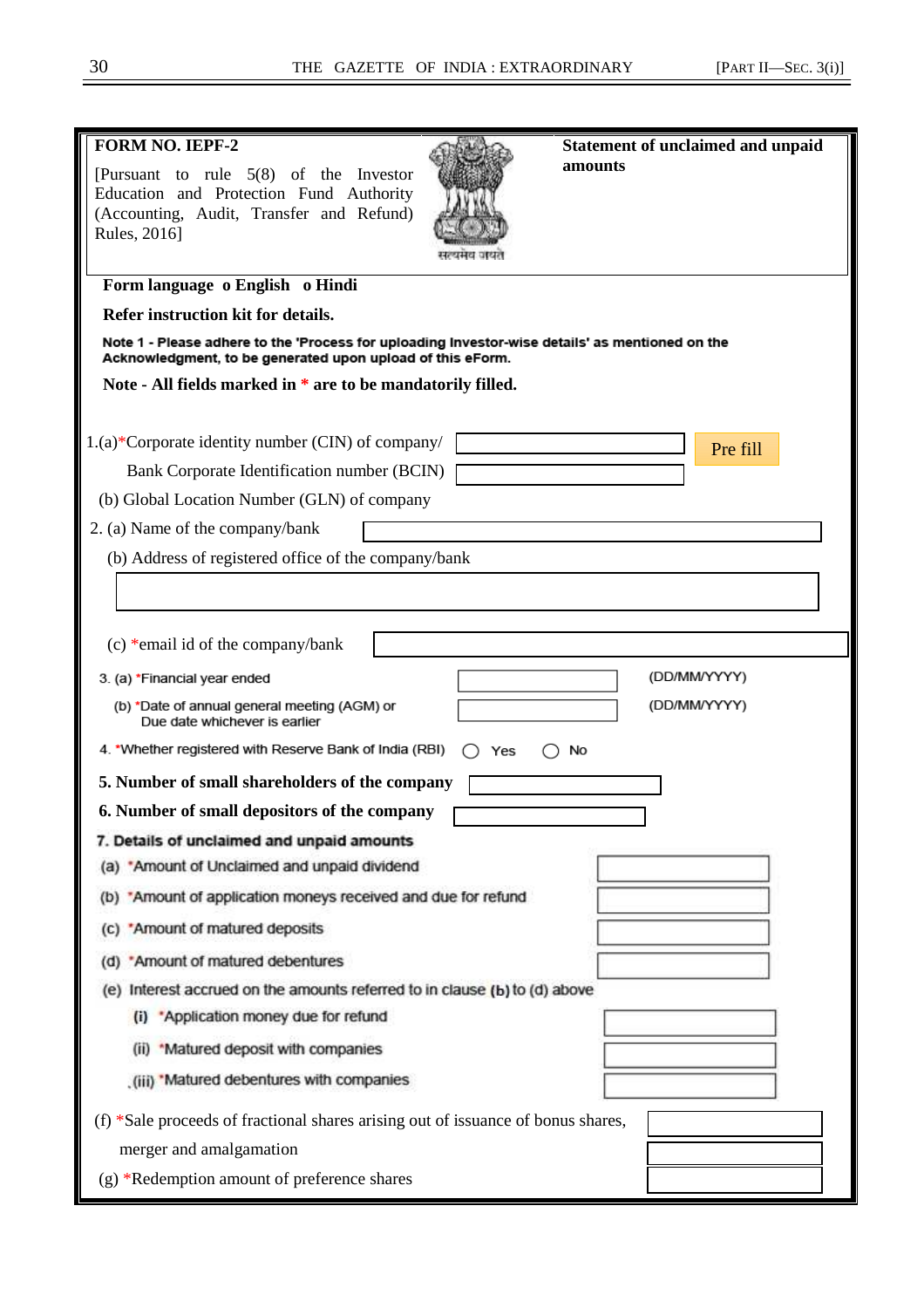| (h) Others                                                                                                                                                                                                                                                                                                                                                                                                                |                                                                                                                                    |  |  |  |  |  |  |
|---------------------------------------------------------------------------------------------------------------------------------------------------------------------------------------------------------------------------------------------------------------------------------------------------------------------------------------------------------------------------------------------------------------------------|------------------------------------------------------------------------------------------------------------------------------------|--|--|--|--|--|--|
| <b>Total</b>                                                                                                                                                                                                                                                                                                                                                                                                              |                                                                                                                                    |  |  |  |  |  |  |
| <b>Declaration</b>                                                                                                                                                                                                                                                                                                                                                                                                        |                                                                                                                                    |  |  |  |  |  |  |
| I have been authorized by the Board of directors' resolution number*<br>(DD/MM/YYYY)                                                                                                                                                                                                                                                                                                                                      | Dated *                                                                                                                            |  |  |  |  |  |  |
| to sign and submit this form.                                                                                                                                                                                                                                                                                                                                                                                             |                                                                                                                                    |  |  |  |  |  |  |
| To the best of my knowledge and belief, I declare that all the requirements of Companies Act, 2013 and the<br>rules made thereunder in respect of the subject matter of this form and matters incidental thereto have been<br>complied with. I also declare that all the information given herein above is true, correct and complete<br>including the attachments to this form and nothing material has been suppressed. |                                                                                                                                    |  |  |  |  |  |  |
| <i>*</i> To be digitally signed by<br><b>DSC Box</b>                                                                                                                                                                                                                                                                                                                                                                      |                                                                                                                                    |  |  |  |  |  |  |
| *Designation                                                                                                                                                                                                                                                                                                                                                                                                              |                                                                                                                                    |  |  |  |  |  |  |
| *DIN of the director; or PAN of the manager or CEO or                                                                                                                                                                                                                                                                                                                                                                     |                                                                                                                                    |  |  |  |  |  |  |
| CFO; or Membership number of the secretary; or                                                                                                                                                                                                                                                                                                                                                                            |                                                                                                                                    |  |  |  |  |  |  |
| PAN of Authorized person of the bank                                                                                                                                                                                                                                                                                                                                                                                      |                                                                                                                                    |  |  |  |  |  |  |
| Note: Attention is also drawn to provisions of Section 448 and section 449 of Companies Act, 2013 which<br>provide for punishment for false statement and false evidence.                                                                                                                                                                                                                                                 |                                                                                                                                    |  |  |  |  |  |  |
|                                                                                                                                                                                                                                                                                                                                                                                                                           |                                                                                                                                    |  |  |  |  |  |  |
| Check Form<br>Modify                                                                                                                                                                                                                                                                                                                                                                                                      | Submit<br>Prescrutiny                                                                                                              |  |  |  |  |  |  |
| of correctness given by the company.                                                                                                                                                                                                                                                                                                                                                                                      | This eform has been taken on file maintained by IEPF Authority through electronic mode and on the basis of statement               |  |  |  |  |  |  |
|                                                                                                                                                                                                                                                                                                                                                                                                                           |                                                                                                                                    |  |  |  |  |  |  |
| <b>FORM NO. IEPF-3</b><br>[Pursuant to sub-section (6) of section 124 of<br>the Companies Act, $2013$ and rule $6(3)$ of the<br>Investor Education and Protection Fund<br>Authority (Accounting, Audit, Transfer and<br>Refund) Rules, 2016]                                                                                                                                                                              | Statement of shares and unclaimed or<br>unpaid dividend not transferred to the<br><b>Investor Education and Protection</b><br>Fund |  |  |  |  |  |  |
| Form language O English O Hindi                                                                                                                                                                                                                                                                                                                                                                                           |                                                                                                                                    |  |  |  |  |  |  |

 **Refer instruction kit for details.** 

 **Note - All fields marked in \* are to be mandatorily filled.** 

| 1. |  |  |  | <b>Details of the Company</b> |
|----|--|--|--|-------------------------------|
|----|--|--|--|-------------------------------|

(a) \*Corporate identity number (CIN) of company/

Bank Corporate Identification number (BCIN)

(b) Name of the company/bank

Pre fill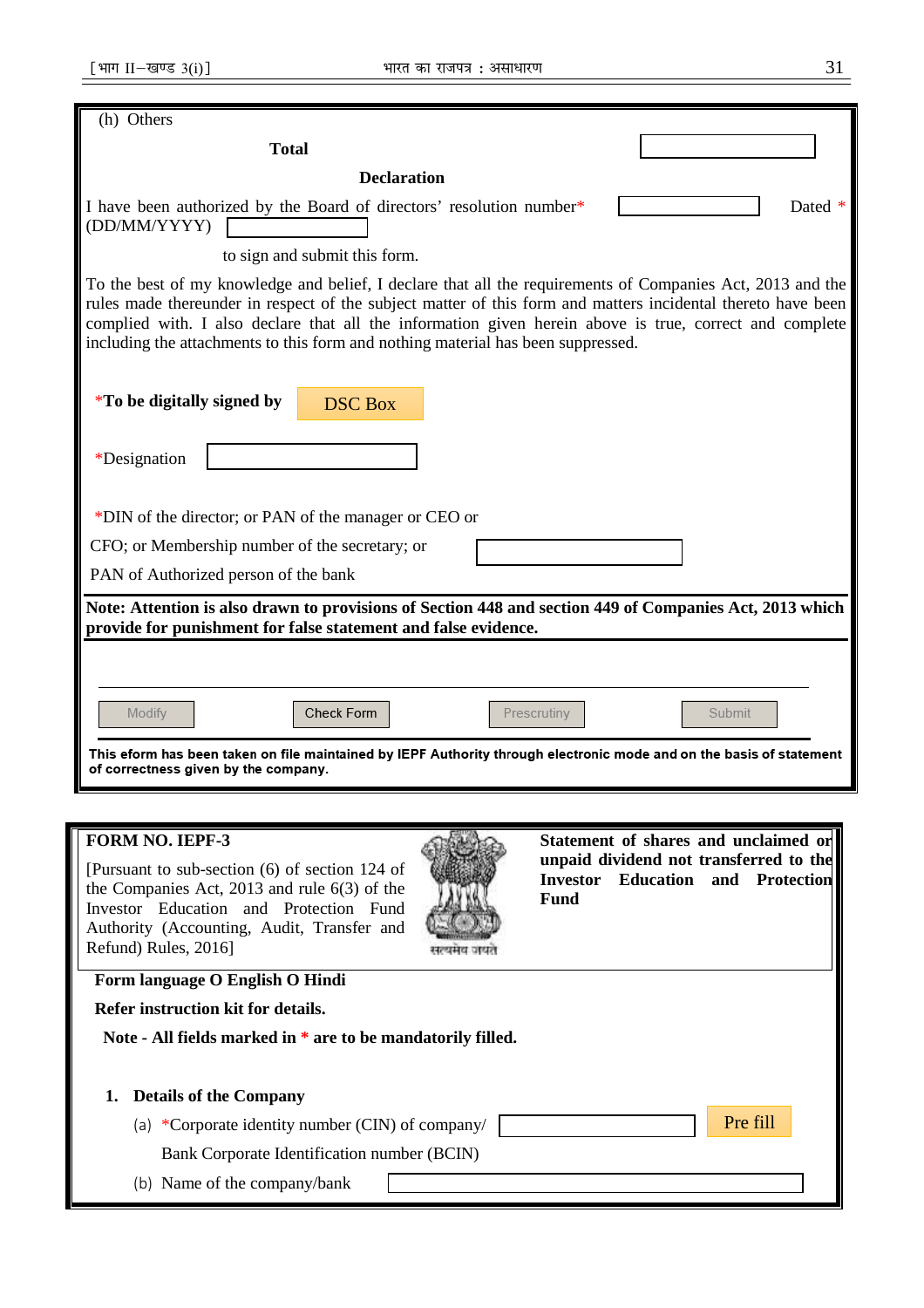|           | Address of registered office of the company/bank<br>(c)        |                                |                          |  |  |  |
|-----------|----------------------------------------------------------------|--------------------------------|--------------------------|--|--|--|
|           |                                                                |                                |                          |  |  |  |
|           | (d) *email id of the company/bank                              |                                |                          |  |  |  |
| 2.        | Details of shares and dividend not transferred to IEPF account |                                |                          |  |  |  |
|           | <i>*</i> Total number of shares                                |                                |                          |  |  |  |
|           | Total nominal amount of the shares                             |                                |                          |  |  |  |
|           | Total amount of unpaid dividend on such shares                 |                                |                          |  |  |  |
| <b>3.</b> | *Financial year ended as on                                    | (DD/MM/YYYY)                   |                          |  |  |  |
| 4.        | Details of shares and dividend                                 |                                |                          |  |  |  |
|           | *Number of entries/cases                                       |                                |                          |  |  |  |
|           |                                                                |                                |                          |  |  |  |
|           | Folio No./                                                     | Category                       | <b>Kind of shares</b>    |  |  |  |
|           | <b>DP ID- Client ID- Account number</b>                        |                                |                          |  |  |  |
|           |                                                                |                                |                          |  |  |  |
|           |                                                                |                                |                          |  |  |  |
|           | $\sim$ $\sim$ $\sim$<br>$\sim$ 1 $\sim$                        | $\rightarrow$<br>$\sim$ $\sim$ | $\overline{\phantom{a}}$ |  |  |  |

| Nominal amount   Amount<br>of shares | unpaid dividend relates | of   Financial year   Name of the   Date of order<br>unclaimed and to which it court/ tribunal/<br>authority |  |
|--------------------------------------|-------------------------|--------------------------------------------------------------------------------------------------------------|--|
|                                      |                         |                                                                                                              |  |
|                                      |                         |                                                                                                              |  |

Attach

Attach

 **List of attachments** 

Remove attachment

# **Attachments**

- 1. \*Order of the court/tribunal/statutory authority;
- 2. Optional attachments, if any

### **Declaration**

I have been authorized by the Board of directors' resolution number\* [The Contract of the Dated \* (DD/MM/YYYY)

 to sign and submit this form.To the best of my knowledge and belief, I declare that all the requirements of Companies Act, 2013 and the rules made thereunder in respect of the subject matter of this form and matters incidental thereto have been complied with. I also declare that all the information given herein above is true, correct and complete including the attachments to this form and nothing material has been suppressed.

\***To be digitally signed by**

**DSC Box**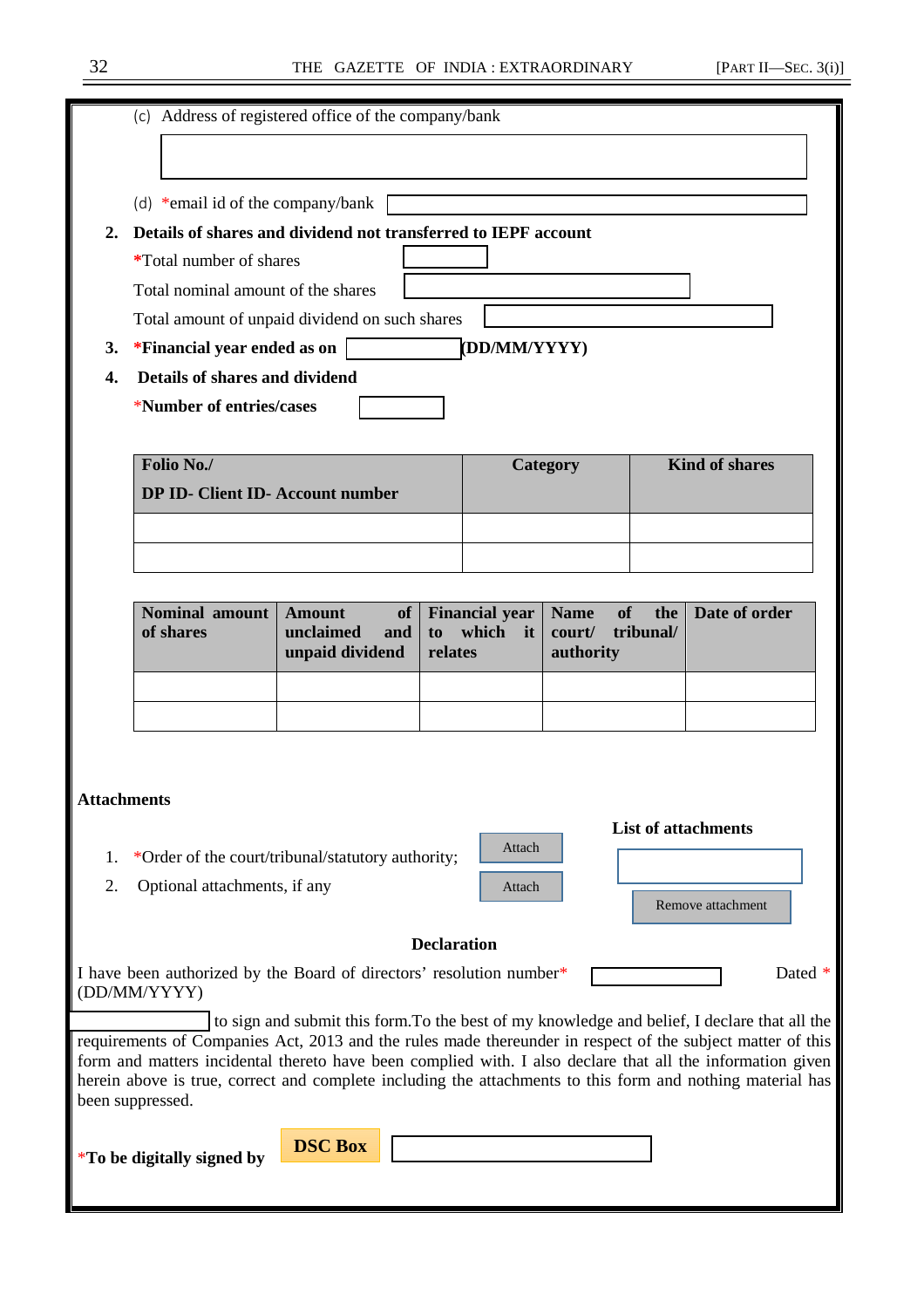## \*Designation

\*DIN of the director; or PAN of the manager or CEO or

CFO; or Membership number of the secretary; or

PAN of Authorized person of the bank

**\_\_\_\_\_\_\_\_\_\_\_\_\_\_\_\_\_\_\_\_\_\_\_\_\_\_\_\_\_\_\_\_\_\_\_\_\_\_\_\_\_\_\_\_\_\_\_\_\_\_\_\_\_\_\_\_\_\_\_\_\_\_\_\_\_\_\_\_\_\_\_\_\_\_\_\_\_\_\_\_\_\_\_\_\_\_\_\_ Note: Attention is also drawn to provisions of Section 448 and section 449 of Companies Act, 2013 which provide for punishment for false statement and false evidence.**

\_\_\_\_\_\_\_\_\_\_\_\_\_\_\_\_\_\_\_\_\_\_\_\_\_\_\_\_\_\_\_\_\_\_\_\_\_\_\_\_\_\_\_\_\_\_\_\_\_\_\_\_\_\_\_\_\_\_\_\_\_\_\_\_\_\_\_\_\_\_\_\_\_\_\_\_\_\_\_\_\_\_\_\_\_\_\_

| Modify                                       | Check Form | Prescrutiny          | Submit       |
|----------------------------------------------|------------|----------------------|--------------|
| For office use only:                         |            | Affix filing details |              |
| eForm Service request number (SRN)           |            | eForm filing date    | (DD/MM/YYYY) |
| This e-Form is hereby registered             |            | Confirm submission   |              |
| Digital signature of the authorising officer |            |                      |              |

| <b>FORM NO. IEPF-4</b><br>[Pursuant to rule $6(5)$ of the Investor<br><b>Education and Protection Fund Authority</b><br>(Accounting, Audit, Transfer and Refund)<br>Rules, 2016] | Fund | Statement of shares transferred to the<br><b>Investor Education and Protection</b> |
|----------------------------------------------------------------------------------------------------------------------------------------------------------------------------------|------|------------------------------------------------------------------------------------|
| Form language o English o Hindi                                                                                                                                                  |      |                                                                                    |
| Refer instruction kit for details.                                                                                                                                               |      |                                                                                    |
| Note 1 - Please adhere to the 'Process for uploading Investor-wise details' as mentioned on the<br>Acknowledgment, to be generated upon upload of this eForm.                    |      |                                                                                    |
| Note - All fields marked in * are to be mandatorily filled.                                                                                                                      |      |                                                                                    |
| 1(a). Corporate identity number (CIN) of company<br>(b). Global location number (GLN) of company                                                                                 |      | Pre-fill                                                                           |
| 2(a). Name of the company                                                                                                                                                        |      |                                                                                    |
| (b). Address of the<br>registered office<br>of the company                                                                                                                       |      |                                                                                    |
| (c) *e-mail ID of the company                                                                                                                                                    |      |                                                                                    |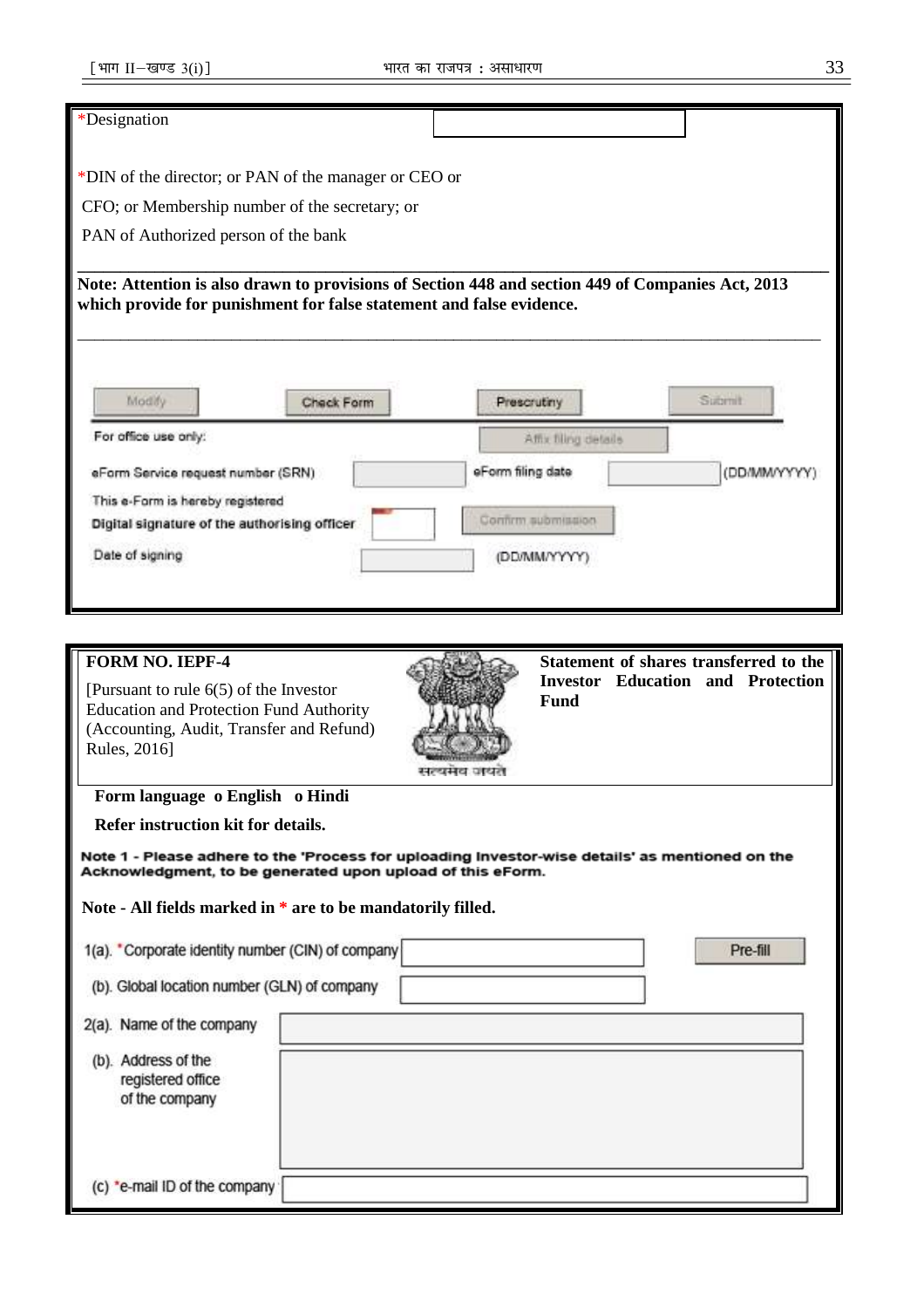═

| 3. (a) *Total nominal amount of shares transferred to the IEPF account                                                                                                    |
|---------------------------------------------------------------------------------------------------------------------------------------------------------------------------|
| (b) *Total number of shares transferred                                                                                                                                   |
| Prefill                                                                                                                                                                   |
| 4. *SRN of form IEPF-1                                                                                                                                                    |
| 5. * Finacial Year to which the amount relates                                                                                                                            |
|                                                                                                                                                                           |
| <b>Declaration</b>                                                                                                                                                        |
|                                                                                                                                                                           |
| I have been authorized by the Board of directors' resolution number*<br>Dated<br>(DD/MM/YYYY)                                                                             |
| to sign and submit this form.                                                                                                                                             |
| To the best of my knowledge and belief, I declare that all the requirements of Companies Act, 2013 and the                                                                |
| rules made thereunder in respect of the subject matter of this form and matters incidental thereto have been                                                              |
| complied with. I also declare that all the information given herein above is true, correct and complete                                                                   |
| including the attachments to this form and nothing material has been suppressed.                                                                                          |
| <b>DSC Box</b><br>*To be digitally signed by<br>*Designation                                                                                                              |
|                                                                                                                                                                           |
| *DIN of the director; or Income-tax permanent account number                                                                                                              |
| of the manager or CEO or CFO; or Membership number                                                                                                                        |
| of the secretary                                                                                                                                                          |
| Note: Attention is also drawn to provisions of Section 448 and section 449 of Companies Act, 2013<br>which provide for punishment for false statement and false evidence. |
|                                                                                                                                                                           |
| Check Form<br>Modify<br>Prescrutiny<br>Submit                                                                                                                             |
| This eform has been taken on file maintained by IEPF Authority through electronic mode and on the basis of statement                                                      |
| of correctness given by the company.                                                                                                                                      |
|                                                                                                                                                                           |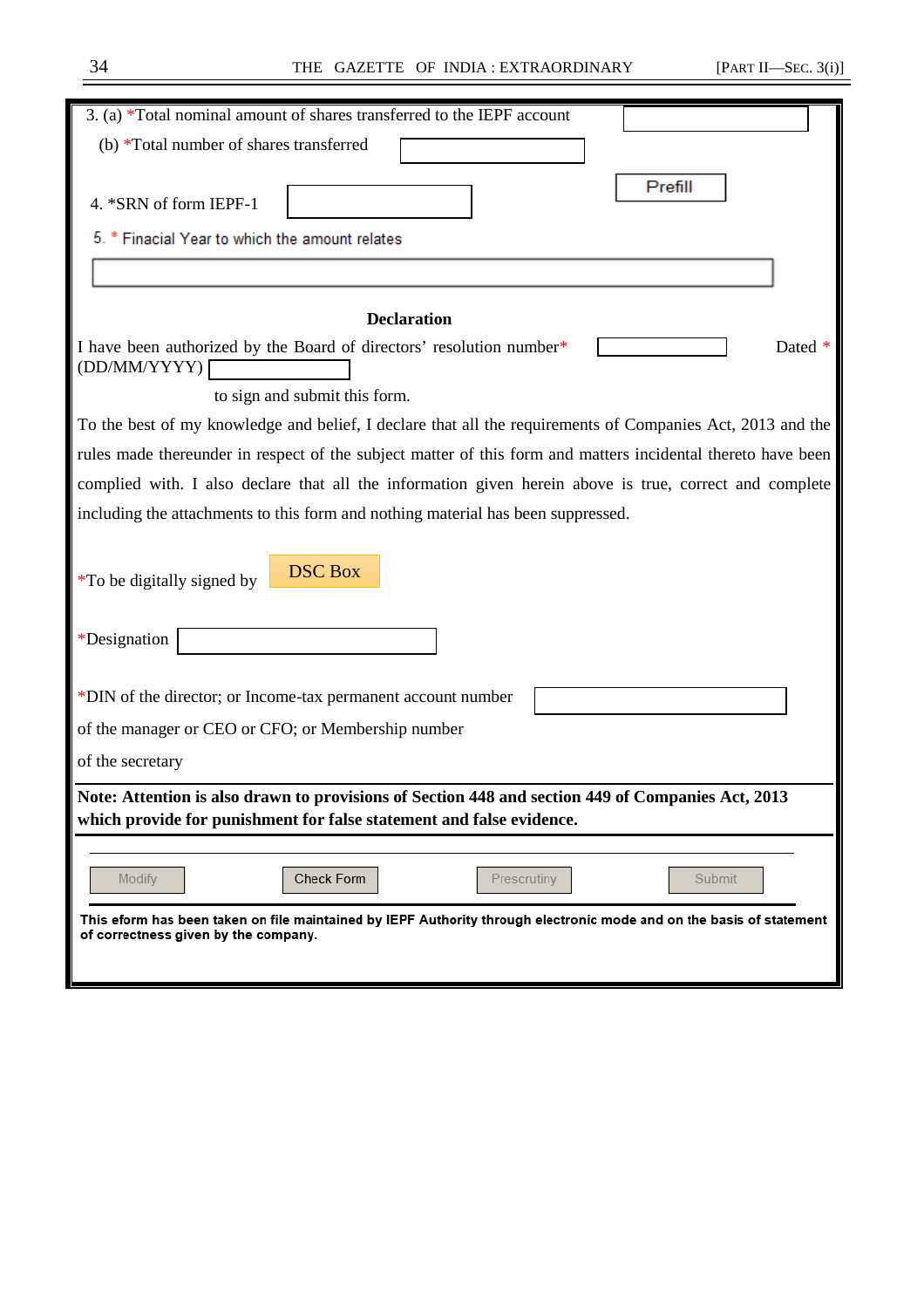## **FORM NO. IEPF-5**

[Pursuant to sub-section (3) of section 125 of the Companies Act, 2013 and rule 7(1) of the Investor Education and Protection Fund Authority (Accounting, Audit, Transfer and Refund) Rules, 2016]



**Application to the Authority for claiming unpaid amounts and shares out of Investor Education and Protection Fund (IEPF)**

**Pre-fill**

# **Form language O English O Hindi**

 **Refer instruction kit for details.** 

 **Note - All fields marked in \* are to be mandatorily filled.** 

- **1. Particulars of the applicant** 
	- (a)\*Name of the applicant
	- (b)\*Address of the applicant

(c) Phone number (d)Mobile Number

**2. Particulars of the Company/Bank from which the amount is due** 

(a) \*Corporate identity number (CIN) of company/ Bank Corporate Identification Number (BCIN)

(b) Name of the company/bank

- (c) Address of registered office of the company/bank
- (d) email id of the company/bank
- **3. Details of shares claimed**

| Folio No./<br><b>DP ID -Client ID- Account</b><br>number | Category | share | shares | Kind of   Number of   Total nominal<br>amount of the<br>share |
|----------------------------------------------------------|----------|-------|--------|---------------------------------------------------------------|
|                                                          |          |       |        |                                                               |

**4. Details of amount claimed**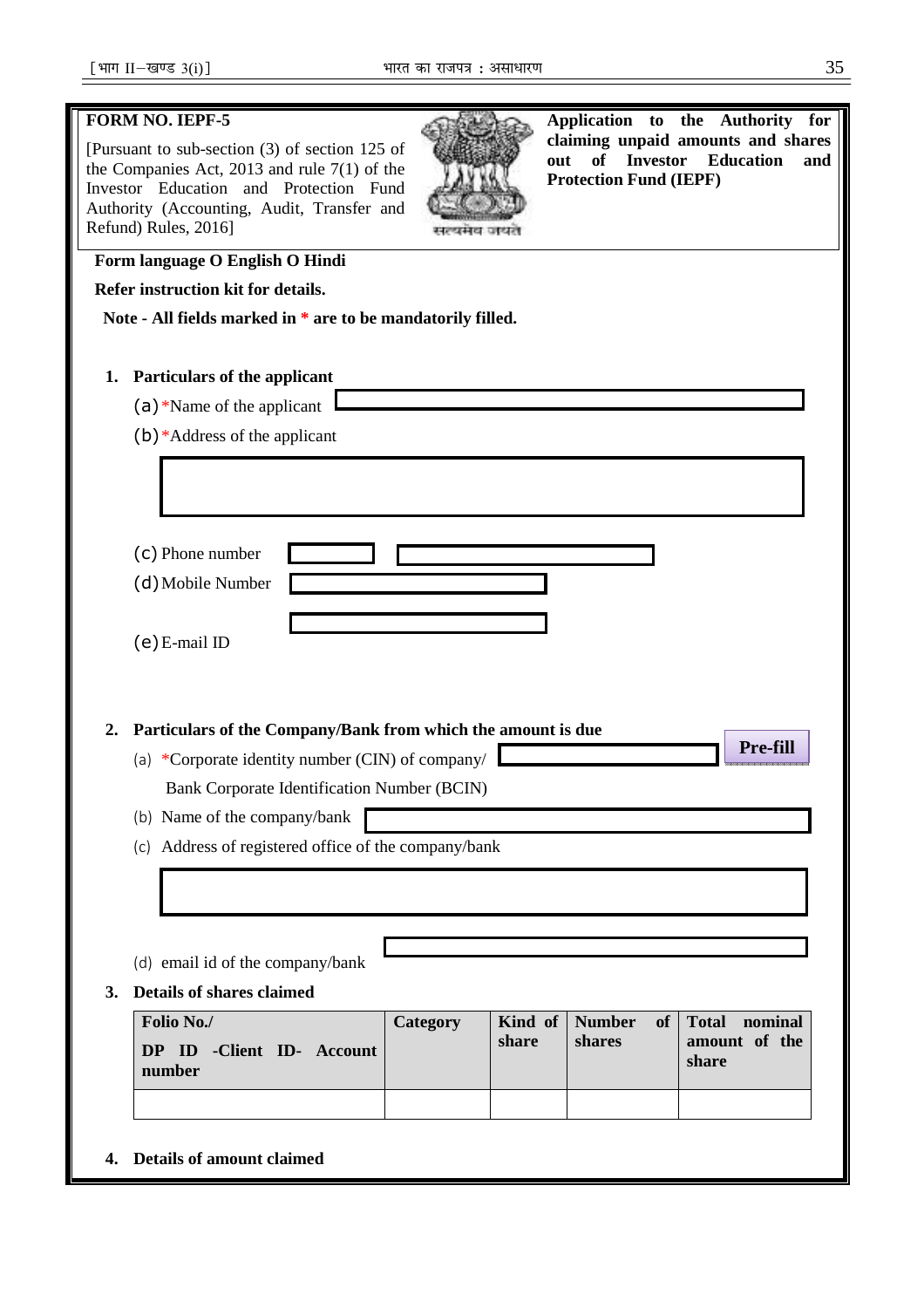| S No.  | <b>Particulars</b>                                                                                     | <b>Amount (in Rupees)</b> |
|--------|--------------------------------------------------------------------------------------------------------|---------------------------|
| (i)    | Dividend amount                                                                                        |                           |
| (ii)   | Application money due for refund                                                                       |                           |
| (iii)  | Matured deposits with company                                                                          |                           |
| (iv)   | Matured debentures with company                                                                        |                           |
| (v)    | Interest accrued on application money due for refund                                                   |                           |
| (vi)   | Interest accrued on matured deposits with company                                                      |                           |
| (vii)  | Interest accrued on matured debentures with company                                                    |                           |
| (viii) | Interest accrued on dividend credited to IEPF under the<br>Companies Act, 1956                         |                           |
| (ix)   | Sale proceeds of fractional shares arising out of issuance<br>of bonus shares, merger and amalgamation |                           |
| (x)    | Redemption amount of preference shares                                                                 |                           |
| (xi)   | Others, specify                                                                                        |                           |
|        |                                                                                                        |                           |
|        | Total                                                                                                  |                           |

**Note: If applicant doesn't have any information on amount claimed then the related column above may be left blank.** 

\*Number of claims



**Year wise details of securities / deposits for which the amount is claimed** 

| <b>Nature</b><br>of claim<br>(1) | <b>Amount</b><br>of<br>the<br>claim<br>(2) | <b>Financial</b><br>to<br>year<br>which<br>it<br>relates<br>(3) | security/<br>deposit<br>(4) | Nature of   Folio No./DP<br><b>ID-Client ID-</b><br><b>Account</b><br><b>Number</b><br>(5) | Category<br>(6) | <b>Reason</b> for<br>non-<br>receipt/non-<br>encashment of the<br>instrument<br><b>of</b><br>payment<br>(7) |
|----------------------------------|--------------------------------------------|-----------------------------------------------------------------|-----------------------------|--------------------------------------------------------------------------------------------|-----------------|-------------------------------------------------------------------------------------------------------------|
|                                  |                                            |                                                                 |                             |                                                                                            |                 |                                                                                                             |
|                                  |                                            |                                                                 |                             |                                                                                            |                 |                                                                                                             |

**5. \*Aadhaar Number or Passport/OCI/PIO Card No. (in case of NRI/foreigners)** 

**6. \*Details of bank account (Aadhar linked, in case applicant is not NRI/foreigner) in which refund of claim to be made** 

(a) Bank account number

(b) Bank name

(c) Bank branch

(d) Type of account O Saving O Current

(e) IFSC code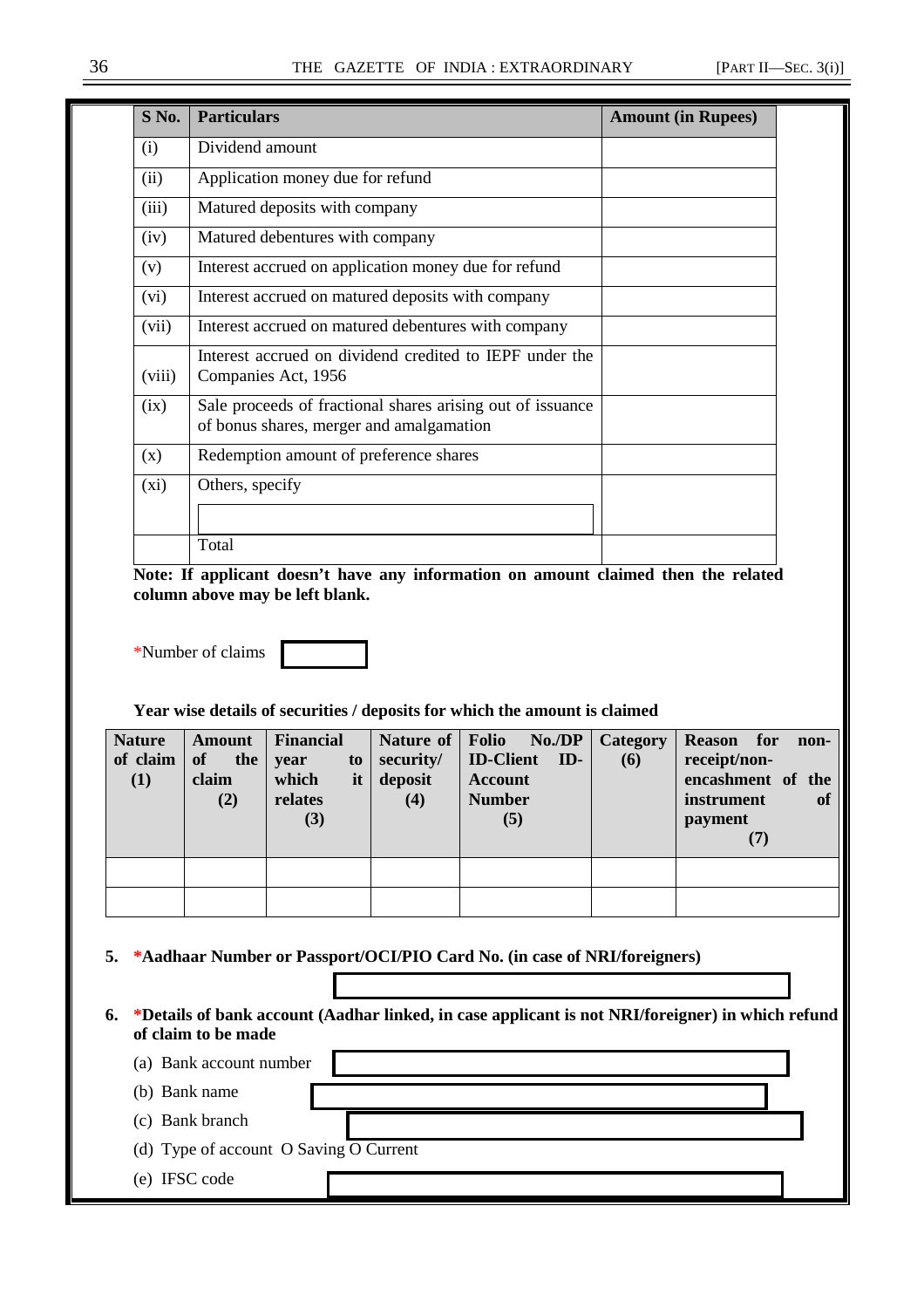**7. Demat account number** 

## **Declaration**

I declare that all the requirements of Companies Act, 2013 and the rules made thereunder in respect of the subject matter of this form and matters incidental thereto have been complied with. I further declare that all the information given herein above is true, correct and complete including the attachments to this form and nothing material has been suppressed.

 *I understand that I, am the claimant and after filing the refund claim in this form online, shall to send the attachments prescribed below to Nodal Officer (IEPF) of the company at its registered office in an envelope marked "claim for refund from IEPF Authority" for initiating the verification for claim* 

- 1. Print out of duly filled claim form with claimant signature
- 2. Copy of acknowledgement
- 3. Indemnity Bond (original) with claimant signature
- 4. Advance Stamped receipt (original)
- *5.* In case of refund of matured deposit or debenture, original certificate thereto
- 6. Copy of Aadhaar Card
- 7. Proof of entitlement (certificate of share/Interest warrant Application No. etc.)
- 8. Cancelled Cheque leaf
- 9. Copy of Passport, OCI and PI card in case of foreigners and NRI
- 10. Other optional document,(if any)

**Note: Attention is also drawn to provisions of Section 448 of Companies Act, 2013 which status that-** 

**"Save as otherwise provided in this Act, if in any return, report, certificate, financial statement, prospectus, statement or other document required by, or for, the purposes of any of the provisions of this Act or the rules made thereunder, any person makes a statement,-** 

- **(a) which is false in any material particulars, knowing it to be false; or**
- **(b) which omits any material fact, knowing it to be material,**

 **he shall be liable under section 447."** 

| Modify                                       | Check Form | Prescrutiny          | Submit                                  |
|----------------------------------------------|------------|----------------------|-----------------------------------------|
| For office use only :                        |            | Affor filing details |                                         |
| eForm Service request number (SRN)           |            | eForm filing date    | PASPAR LANCOURS/VICED)<br>(DD/MM/YYYYY) |
| Digital signature of the authorising officer |            |                      |                                         |
| This e-Form is hereby approved               |            |                      |                                         |
| This e-Form is hereby rejected               |            | Confirm Submission   |                                         |
| Date of signing                              |            | (DD/MM/YYYY)         |                                         |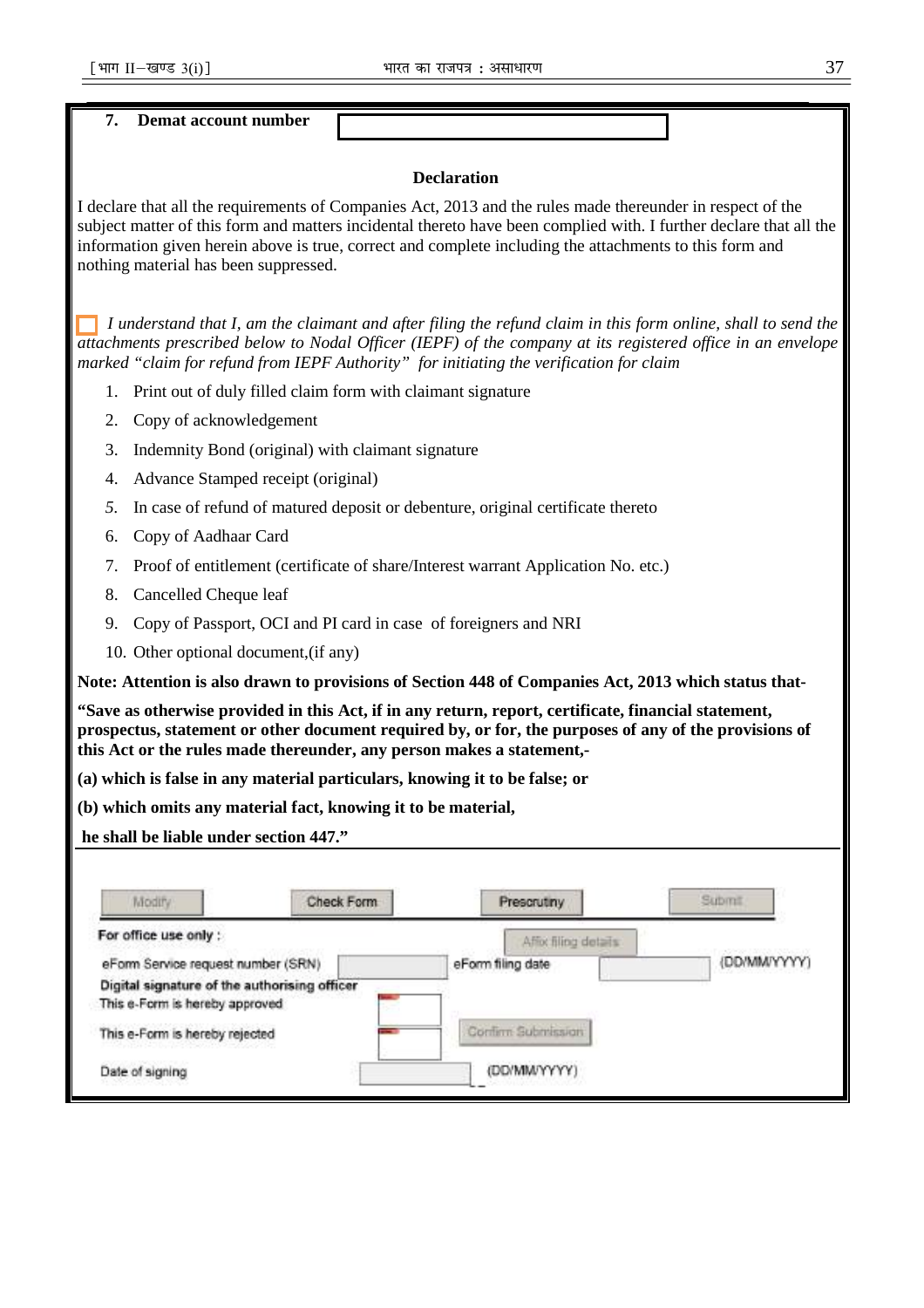# **FORM NO. IEPF-6**  [Pursuant to rule 8 of the Investor Education and Protection Fund Authority (Accounting, Audit, Transfer and Refund) Rules, 2016] **Statement of unclaimed or unpaid amounts to be transferred to the Investor Education and Protection Fund Form language o English o Hindi Refer instruction kit for details. Note - All fields marked in \* are to be mandatorily filled.**  1.(a)\*Corporate identity number (CIN) of company/ Bank Corporate Identification number (BCIN) (b) Global Location Number(GLN) of company 2. (a) Name of the company/bank (b) Address of registered office of the company/bank (c) \*email id of the company/bank 3. \*Financial year end date 4. \*Details of the amount due to be credited to the IEPF in subsequent financial year S. No. Particulars **Amount (in Rupees)** Date by which amount should be credited to the fund (a) Amount in the unpaid dividend accounts of companies (b) The application money received by companies for allotment of any securities and due for refund (c ) Matured deposits with companies (d) Matured debentures with companies (e ) Interest accrued on the amounts referred to in clause (b) to (d) above (i) Application money due for refund (ii) Matured deposits with companies (iii)Matured debentures with companies  $(f)$  Sale proceeds of fractional shares arising out of issuance of bonus shares, merger and amalgamation (g) Redemption amount of preference shares (h) Grants and donation (i) Others, specify Total Pre fill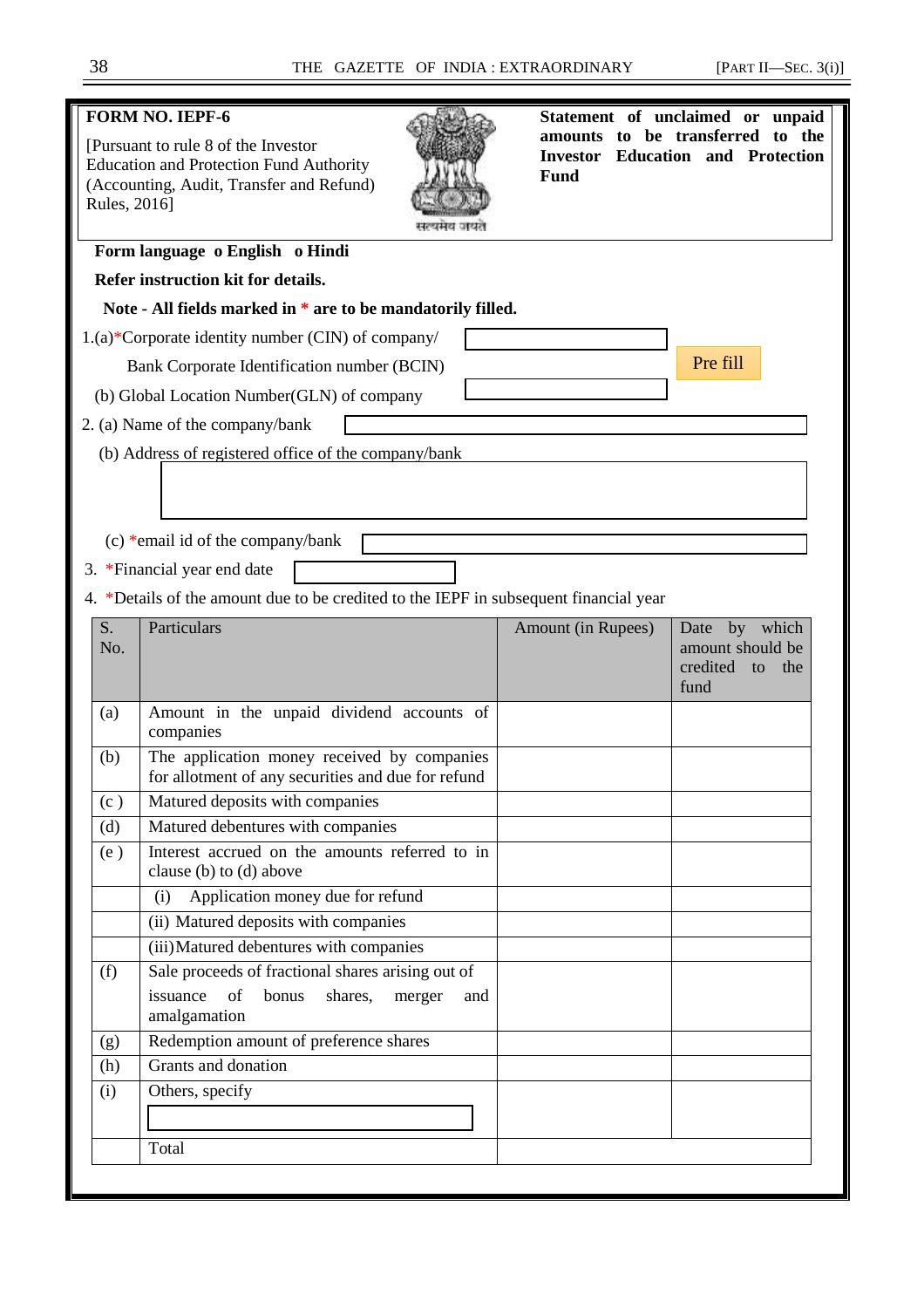|                | 5. Details of the amount credited to the IEPF          |                      |                         |                       |
|----------------|--------------------------------------------------------|----------------------|-------------------------|-----------------------|
|                | SRN of relevant form IEPF-6                            |                      |                         | Pre fill              |
|                | SRN of relevant form IEPF-1                            |                      |                         |                       |
|                |                                                        |                      |                         | Pre fill              |
| S              | Particulars                                            | reported<br>Amount   | Amount                  | Reasons for deviation |
| N <sub>o</sub> |                                                        | for transfer in last | actually<br>transferred |                       |
|                |                                                        | year (in Rupees)     |                         |                       |
|                |                                                        |                      | (in Rupees)             |                       |
| (a)            | Amount in the unpaid dividend<br>accounts of companies |                      |                         |                       |
| (b)            | The application money received                         |                      |                         |                       |
|                | by companies for allotment of                          |                      |                         |                       |
|                | any securities and due for refund                      |                      |                         |                       |
| (c)            | Matured deposits with companies                        |                      |                         |                       |
| (d)            | Matured<br>debentures<br>with                          |                      |                         |                       |
|                | companies                                              |                      |                         |                       |
| (e)            | Interest accrued on the amounts                        |                      |                         |                       |
|                | referred to in clause (b) to (d)<br>above              |                      |                         |                       |
|                |                                                        |                      |                         |                       |
|                | (i) Application money due for<br>refund                |                      |                         |                       |
|                | (ii) Matured deposits with                             |                      |                         |                       |
|                | companies                                              |                      |                         |                       |
|                | (iii) Matured debentures with                          |                      |                         |                       |
|                | companies                                              |                      |                         |                       |
| (f)            | Sale proceeds of fractional shares                     |                      |                         |                       |
|                | arising out of issuance of bonus                       |                      |                         |                       |
|                | shares, merger and amalgamation                        |                      |                         |                       |
| (g)            | Redemption amount of preference                        |                      |                         |                       |
|                | shares                                                 |                      |                         |                       |
| (h)            | Grants and donation                                    |                      |                         |                       |
| (i)            | Others, specify                                        |                      |                         |                       |
|                | Total                                                  |                      |                         |                       |
|                |                                                        |                      |                         |                       |

## **Attachments**

2. Optional attachments, if any

| Attach |  |  |
|--------|--|--|
|        |  |  |

|  | <b>List of Attachment(s)</b> |
|--|------------------------------|
|--|------------------------------|

 **Remove**